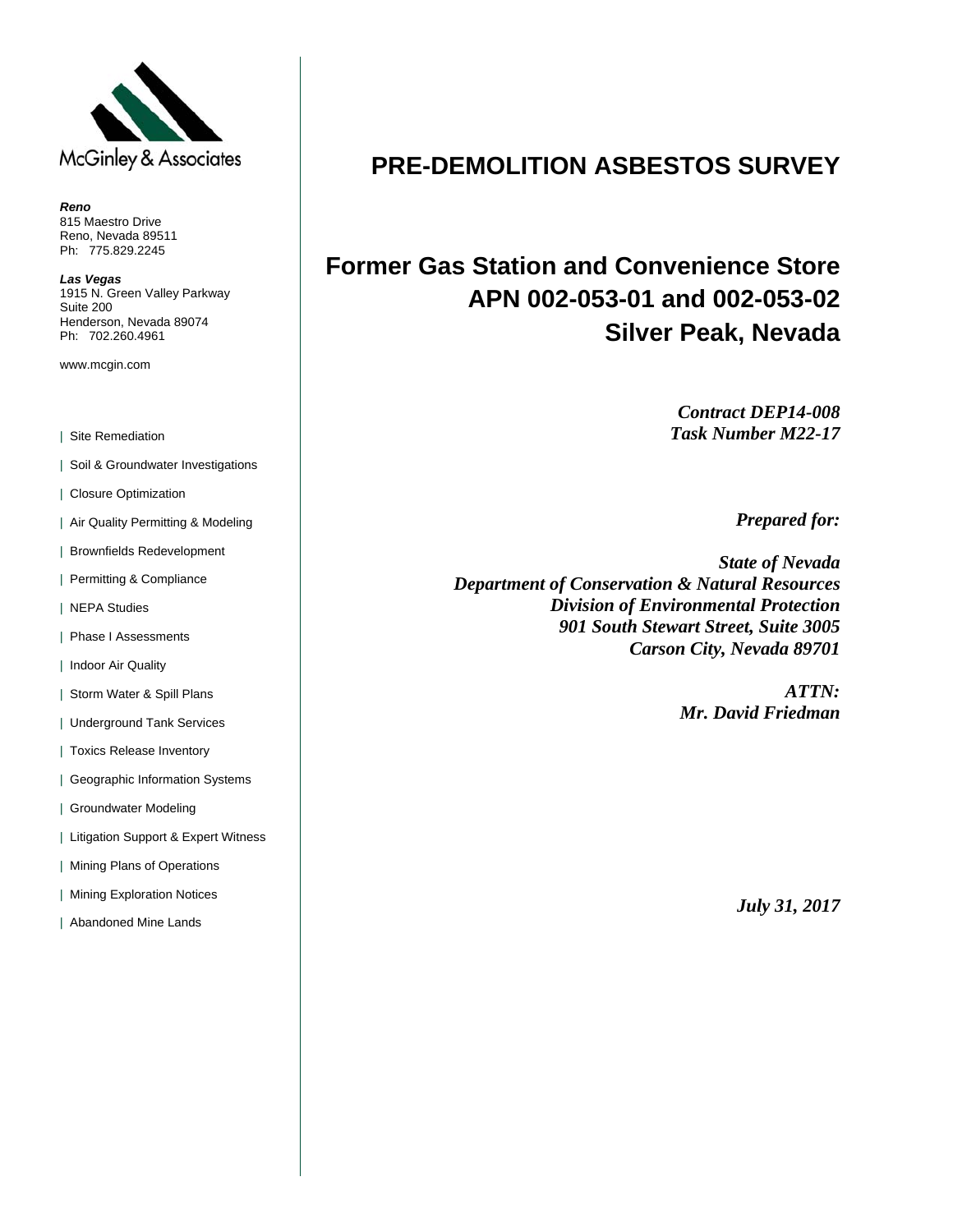# **TABLE OF CONTENTS**

| 1.               |     |  |
|------------------|-----|--|
|                  | 1.1 |  |
| 2.               |     |  |
| 3.               |     |  |
|                  | 3.1 |  |
| $\overline{4}$ . |     |  |
| 5.               |     |  |
| 6.               |     |  |
| 7.               |     |  |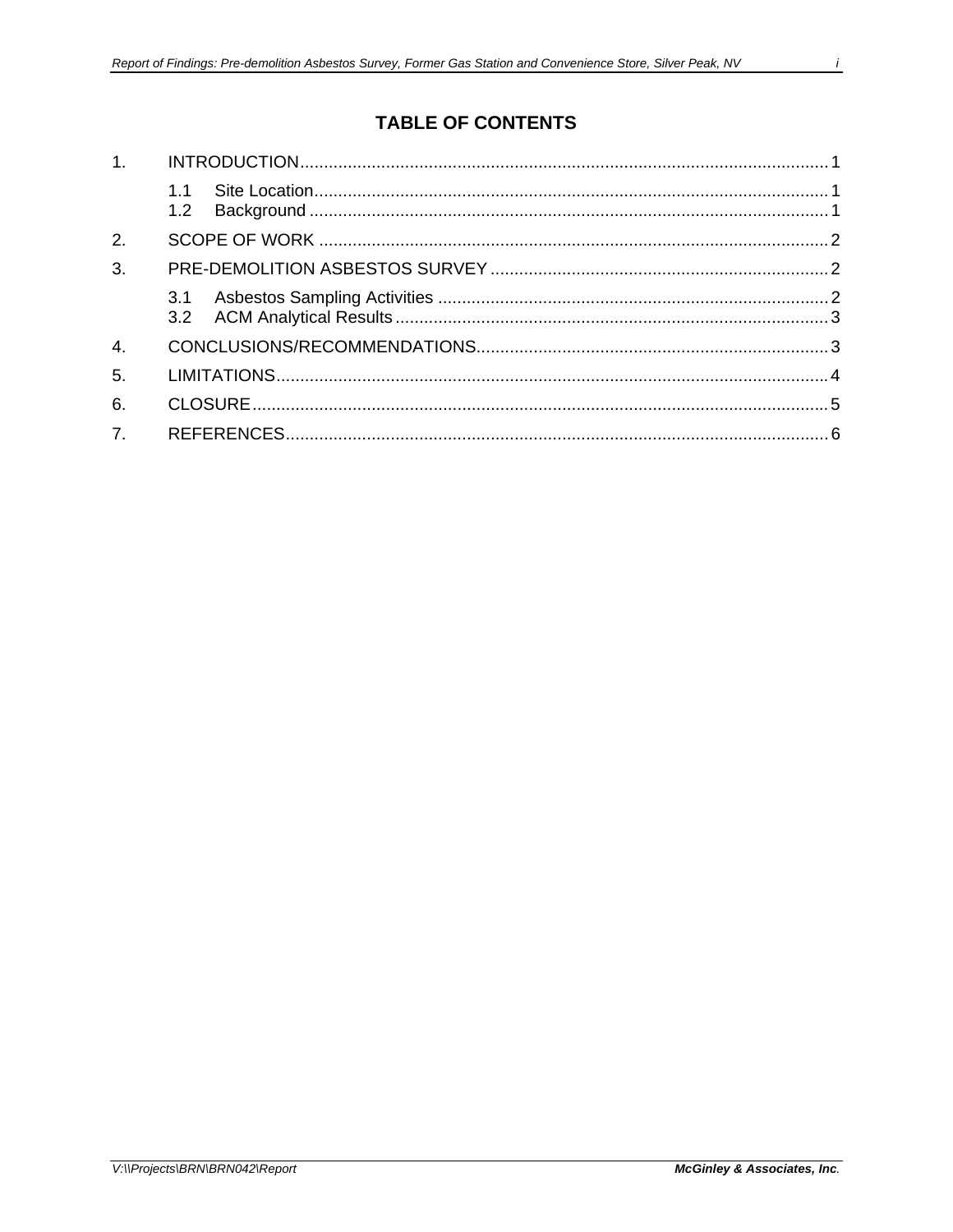# **FIGURES**

| Figure 1 | <b>Project Location Map</b>                          |
|----------|------------------------------------------------------|
| Figure 2 | Asbestos Sample Locations - Former Convenience Store |
| Figure 3 | Asbestos Sample Locations – Former Gas Station       |

## **TABLES**

Table 1 Asbestos Survey Results

## **APPENDICES**

- Appendix A Professional Certifications<br>Appendix B Analytical Reports and Cha
- Analytical Reports and Chains-of-Custody
- Appendix C Laboratory Certifications and Accreditations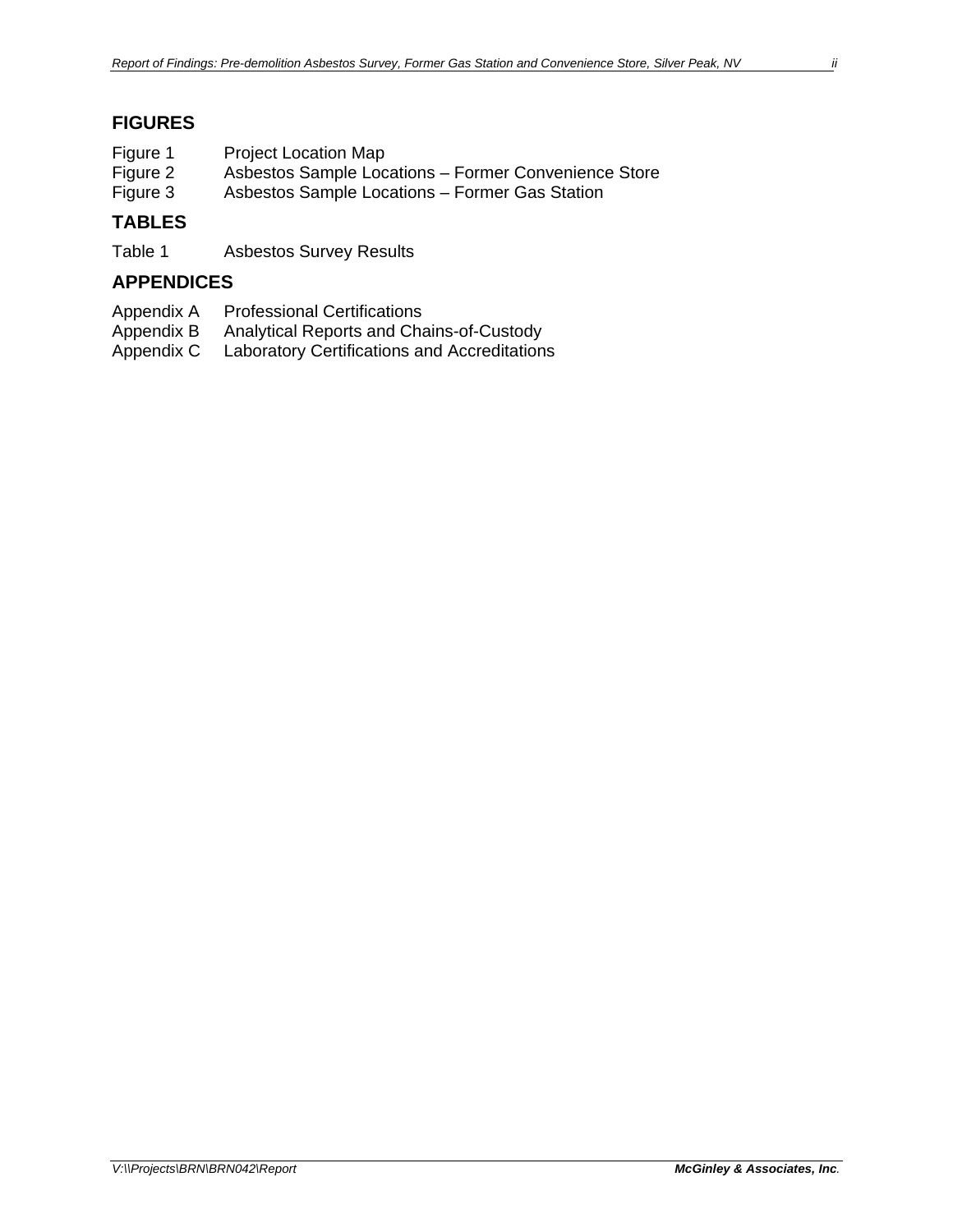## **LIST OF ACRONYMS**

| Asbestos-containing Materials                             |
|-----------------------------------------------------------|
| Asbestos Hazard Emergency Response Act                    |
| American Industrial Hygiene Association                   |
| <b>BEC Environmental, Inc.</b>                            |
| <b>Certified Environmental Manager</b>                    |
| <b>EMLab P&amp;K</b>                                      |
| <b>Accreditation Plan</b>                                 |
| <b>Environmental Protection Agency</b>                    |
| <b>Environmental Site Assessment</b>                      |
| <b>Indoor Air Quality</b>                                 |
| Site-specific Health and Safety Plan                      |
| <b>Hazardous Building Materials Survey</b>                |
| <b>McGinley and Associates</b>                            |
| National Emission Standard for Hazardous Air              |
| Pollutants<br>National Voluntary Laboratory Accreditation |
| Program                                                   |
| Occupational Health and Safety Administration             |
| <b>Professional Engineer</b>                              |
| Polarized Light Microscopy                                |
| <b>Quality Assurance</b>                                  |
| Regulated Asbestos-containing Material                    |
| <b>Rural Desert Southwest Brownfields Coalition</b>       |
| Sampling and Analysis Plan                                |
| <b>Thermal Systems Insulation</b>                         |
| <b>Vinyl Floor Tile</b>                                   |
| <b>Vinyl Sheet Flooring</b>                               |
| X-Ray Fluorescence                                        |
|                                                           |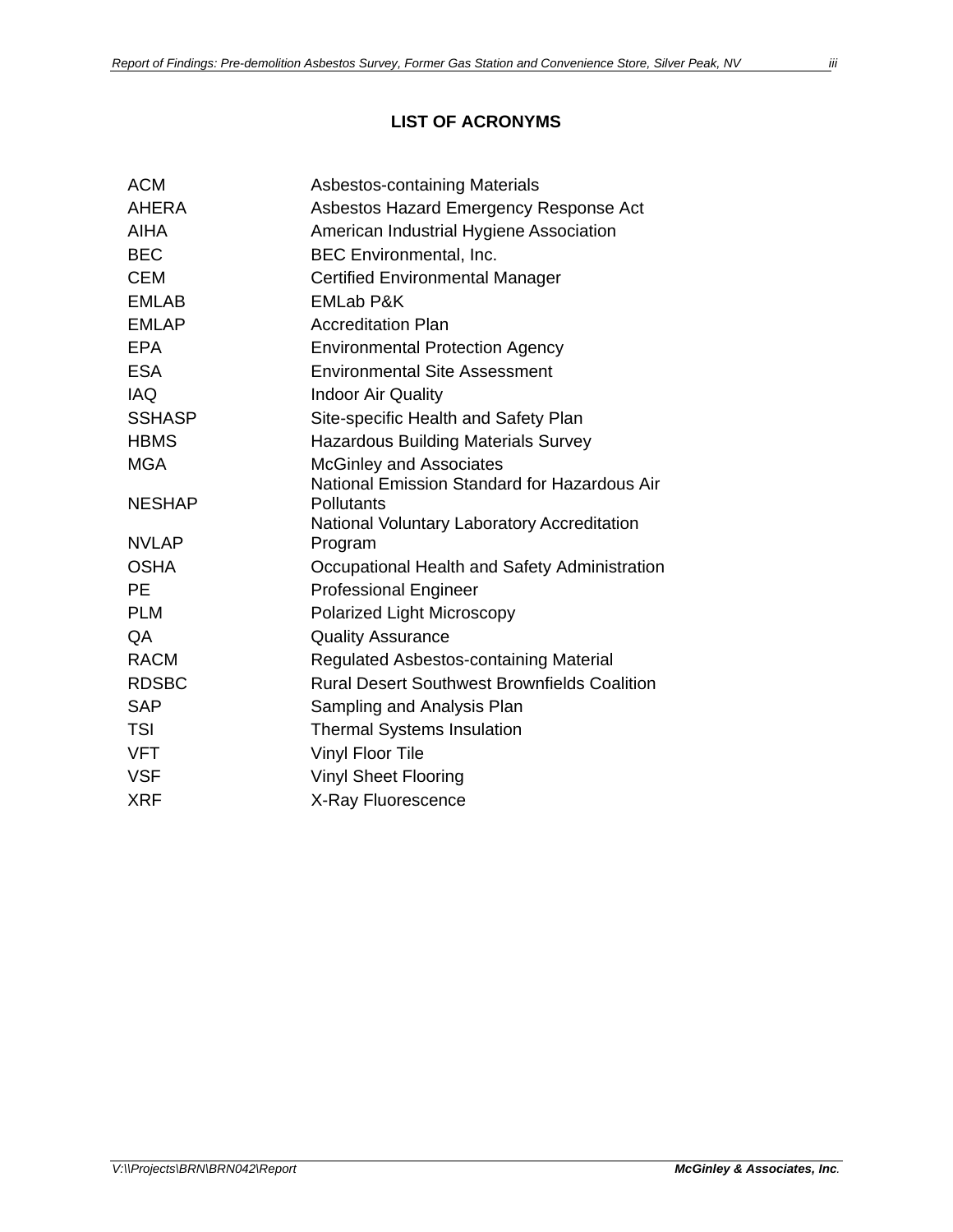# **1. INTRODUCTION**

McGinley and Associates, Inc. (MGA) is pleased to submit this report summarizing the results of the Pre-demolition Asbestos Survey performed for the above-referenced former gas station and convenience store located in Silver Peak, Nevada. These assessment activities are funded through a 128 (a) Brownfields grant under United States Environmental Protection Agency (USEPA) Cooperative Agreement #RP-00T84901-3 to the Nevada Division of Environmental Protection (NDEP) and its associated State of Nevada Brownfields Program (NBP).

In December of 2016, BEC Environmental Inc. (BEC) conducted a Phase I Environmental Site Assessment (ESA) of the subject property for Nye County on behalf of Rural Desert Southwest Brownfields Coalition (RDSBC) (BEC, 2016). The ESA was prepared as part of the RDSBC Assessment grant that was funded by the United States Environmental Protection Agency (EPA) (BEC, 2016). The ESA was in compliance with the American Society of Testing Materials (ASTM) E 1527-13 standards and to conform to All Appropriate Inquires (AAI). The purpose of the ESA was to identify the presence or likely presence of Recognized Environmental Conditions (REC), Historical Recognized Environmental Conditions (HREC), and Controlled Recognized Environmental Conditions (CREC). The Phase I ESA provided the following recommendations regarding hazardous building materials:

 Based on the age of the building, the potential exists for asbestos-containing materials in the Convenience Store (BEC, 2016).

Therefore, the purpose of this survey was to assess for the potential presence of asbestos at the subject property. Mr. Ryan Jones, a Nevada Asbestos Abatement Consultant, License No. IJPM-1189 conducted these services at the subject site. The asbestos survey was conducted in general accordance with Asbestos Hazard Emergency Response Act (AHERA) regulations. The survey is intended to provide information necessary to satisfy the National Emission Standards for Hazardous Air Pollutants (NESHAP) requirements for asbestos abatement and is based upon site conditions at the time of field activities.

# **1.1 Site Location**

The subject property consists of a former gas station and convenience store, located southeast of Main Street (Nevada State Route 265) and northwest of Mohawk Drive on and southeast of Main Street (State Route 265) in Silver Peak, Nevada. The subject property is comprised of approximately 0.55-acres of land located on Esmeralda County Assessor parcel numbers (APNs) 002-052-01 and 002-053-02. The subject property is located within a portion of the Northeast ¼ of Section 22, Township 2 South, Range 39 East, of the Mount Diablo Baseline and Meridian. The site is comprised of one, 100 square foot structure (gas station change booth), one, 934 square foot building (convenience store), and one, 204 square foot wooden storage shed. The location of the site is presented in Figure 1.

# **1.2 Background**

The subject property, a former gas station and convenience store, is currently owned by Tracey Bilyeu and is located in Silver Peak, Nevada. The property consists of two parcels of land with three buildings. The buildings were formerly utilized as a gas station booth, convenience store, and storage shed.

According to Esmerelda County Assessor's records, the gas station booth was built in 1949 and the convenience store building and wooden storage shed were constructed in 1971. The convenience store building and storage shed are located on Esmerelda County APN 002-053-01 and the gas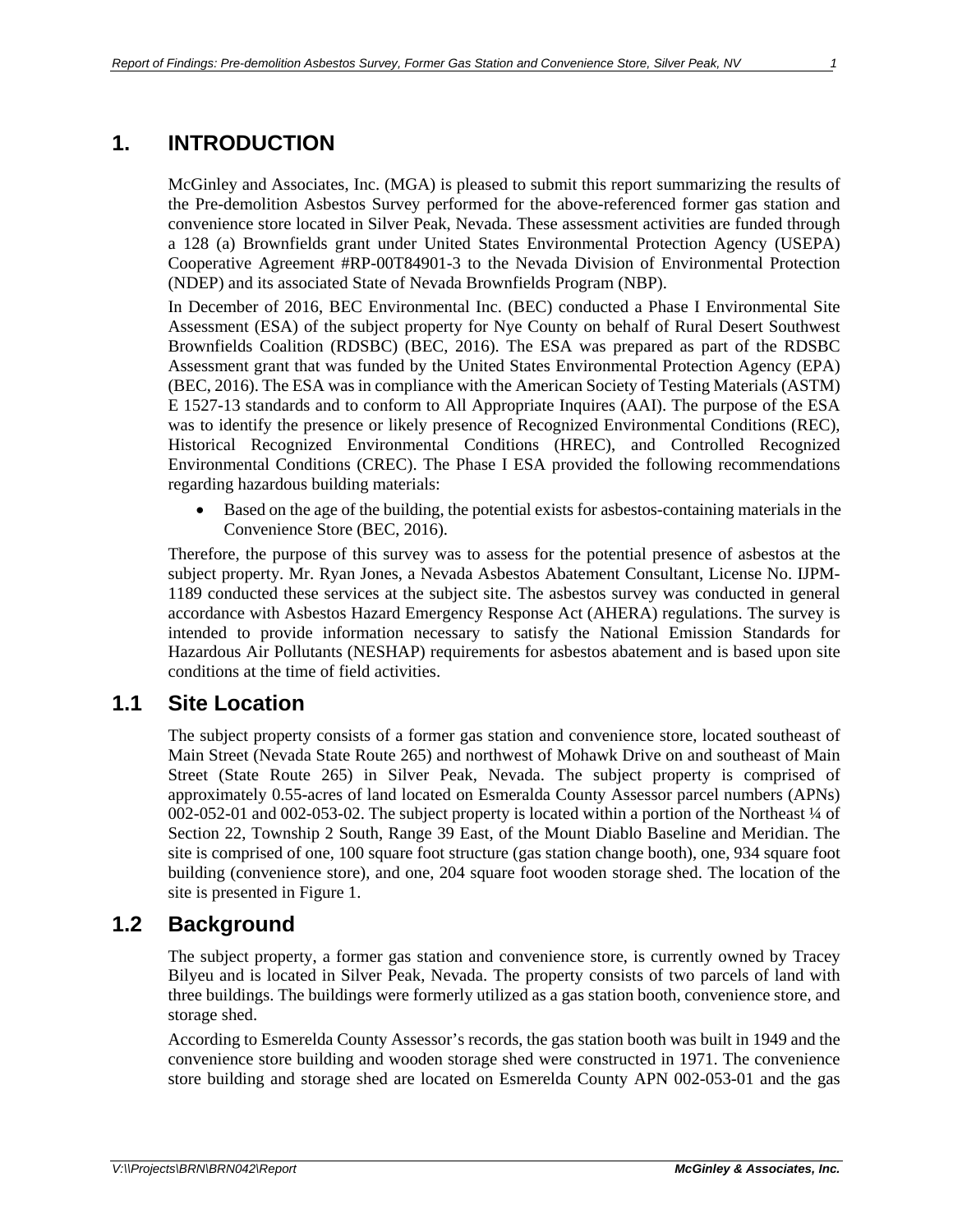station booth is located on APN 002-053-02. The convenience store building consists of an office, store area, and restrooms. The wooden shed and gas station booth each consist of a single room.

# **2. SCOPE OF WORK**

The Pre-demolition Asbestos Survey consisted of the following:

- Performed a preliminary assessment of suspect ACM to determine homogeneous areas and to develop a sampling program.
- Performed bulk sampling of suspect ACM and submitted samples to a certified laboratory for analysis by polarized light microscopy (PLM). Sample analysis was conducted according to EPA protocol described in the Asbestos Hazard Emergency Response Act (Code of Federal Regulations, Section 40, Part 763).
- Prepared this asbestos survey report presenting our data and summarizing the results of the materials assessed.

# **3. PRE-DEMOLITION ASBESTOS SURVEY**

# **3.1 Asbestos Sampling Activities**

Between June 19, 2017 and June 20, 2017, Mr. Ryan Jones, a Nevada-certified asbestos consultant, conducted a pre-demolition asbestos survey at the property. Copies of professional certifications are included in Appendix A. The asbestos survey consisted of a preliminary visual assessment to identify suspect ACM and the collection of building material samples from the convenience store building, storage shed, and gas station booth. Representative samples of suspect ACM were collected after designating homogeneous sampling areas (areas in which the materials are uniform in color, texture, construction or application date, and general appearance). Each homogeneous area was observed for material type, location, condition, and friability. With the exception of areas inaccessible at the time of the survey, representative samples were collected from each area, within the limitations of this survey. Additional samples were collected from roofing material located on the ground in the vicinity of the convenience store building.

Samples were collected using EPA-recommended sampling procedures in general accordance with the procedures recommended in ASTM International Practice E 2356-04. Each bulk sample collected was placed and sealed in a sample bag and assigned a unique sample identification number (B-01 through B-32). Proper decontamination techniques were utilized after each sample was collected. The samples were submitted under chain-of-custody procedures to EMLab P&K (EMLab) located in Las Vegas, Nevada. EMLab is an accredited laboratory in the National Voluntary Laboratory Accreditation Program (NVLAP) for bulk asbestos fiber analysis. The samples were analyzed using PLM with dispersion staining, for the presence and quantification of asbestos fibers, in accordance with EPA Method 600/R-93/116. A copy of the analytical report and chain-of-custody is included in Appendix B. Copies of laboratory certifications and accreditations are included in Appendix C.

The asbestos survey was conducted in general accordance with AHERA regulations. The survey is intended to provide information necessary to satisfy the NESHAP requirements for asbestos abatement and is based upon site conditions at the time of field activities.

MGA did not disassemble mechanical systems, fire-rated doors, piping, or machinery due to accessibility issues and/or safety concerns; therefore, unidentified asbestos may be present at the site.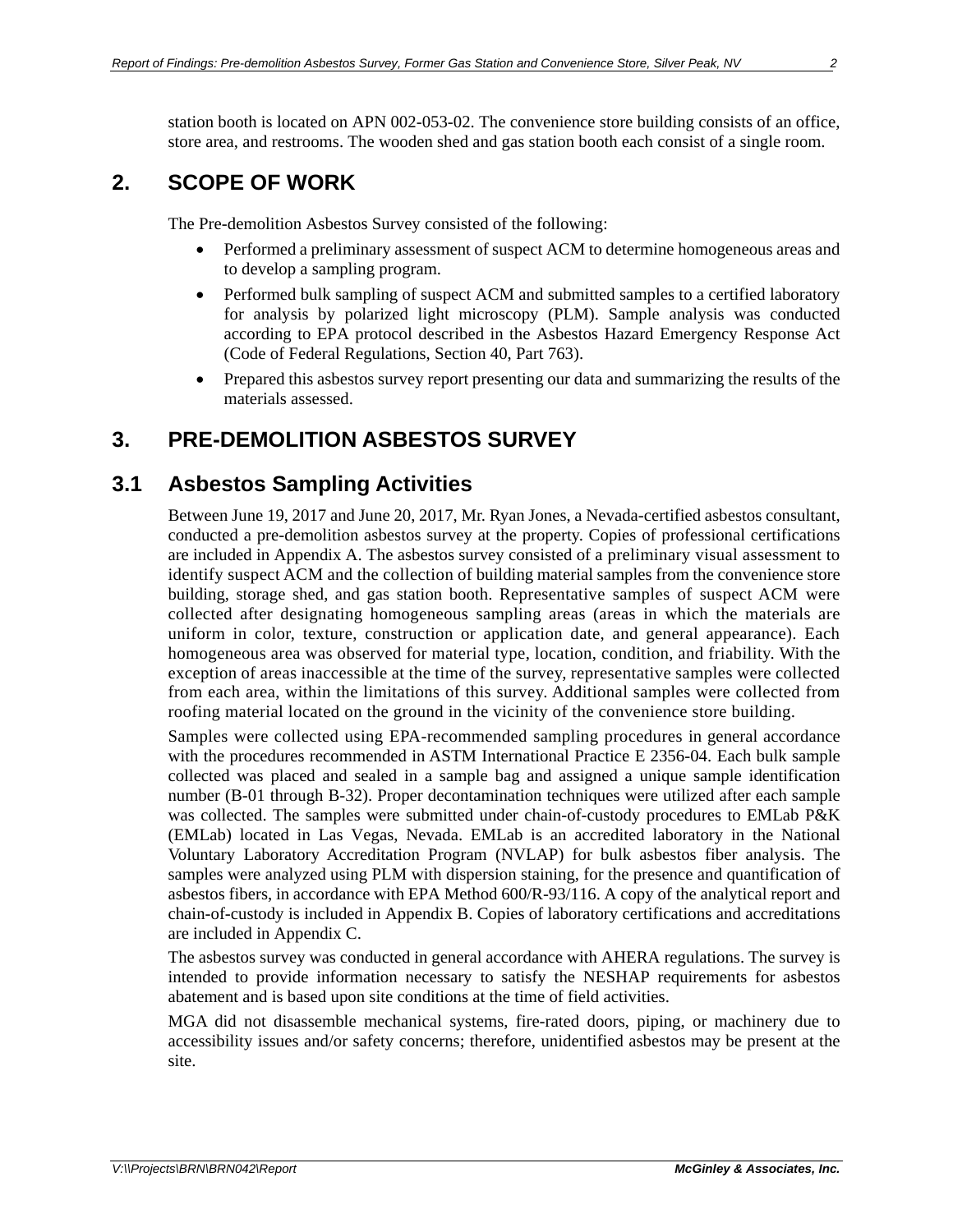# **3.2 ACM Analytical Results**

The asbestos survey results are summarized in Table 1. Sample locations are presented on Figures 2 through 3. Based on the analytical results of bulk samples collected during this survey, the following building materials had reported asbestos concentrations.

#### **Former Gas Station/Convenience Store – Exterior**

 Approximately 100 square feet of friable roofing mastic (silver) containing <1% (trace) chrysotile asbestos is located in the vicinity of the former gas station and convenience store buildings (exterior). The roofing mastic and associated roofing material was observed to be in a damaged condition. Quantities should be verified. (Class II)

**It should be noted that the ACM quantities provided above are estimates only. ACM quantities should be re-measured or verified prior to bidding, asbestos abatement, or demolition activities.**

# **4. CONCLUSIONS/RECOMMENDATIONS**

Based on the pre-demolition asbestos survey results, roofing mastic (silver) was identified to contain ACM in "trace" concentrations. EPA and Nevada Department of Industrial Relations regulations require the removal of all RACM prior to any renovation or demolition activities that could impact or disturb RACM. Therefore, prior to the disturbance of these materials, it is recommended that the following procedures be performed in order to maintain regulatory compliance (if applicable):

 Although the roofing material identified to contain asbestos contains <1% chrysotile, MGA recommends asbestos abatement in accordance with applicable regulations due to its damaged condition.

In accordance with Nevada Administrative Code (NAC) 618.951 "*Exemption of Certain Activities From Requirements,*" vinyl asbestos floor tile, exterior roofing materials, exterior siding, drywall, joint compound, and other non-friable materials containing asbestos are exempt from requirements of NAC 618.850 to 618.986, inclusive, and the referenced materials may remain in place during demolition activities.

To remain eligible for the exemption, the activities must be performed in accordance with 29 CFR 1910.1001 and 29 CFR 1926.1101, and practices must be maintained to ensure that materials containing asbestos are:

- Not sanded, power sawed, or drilled;
- Removed in the largest sections practicable and carefully lowered to the ground;
- Handled carefully to minimize breakage throughout removal, handling, and transportation to an authorized disposal site; and
- Wetted before removal and during subsequent handling, to the extent practicable.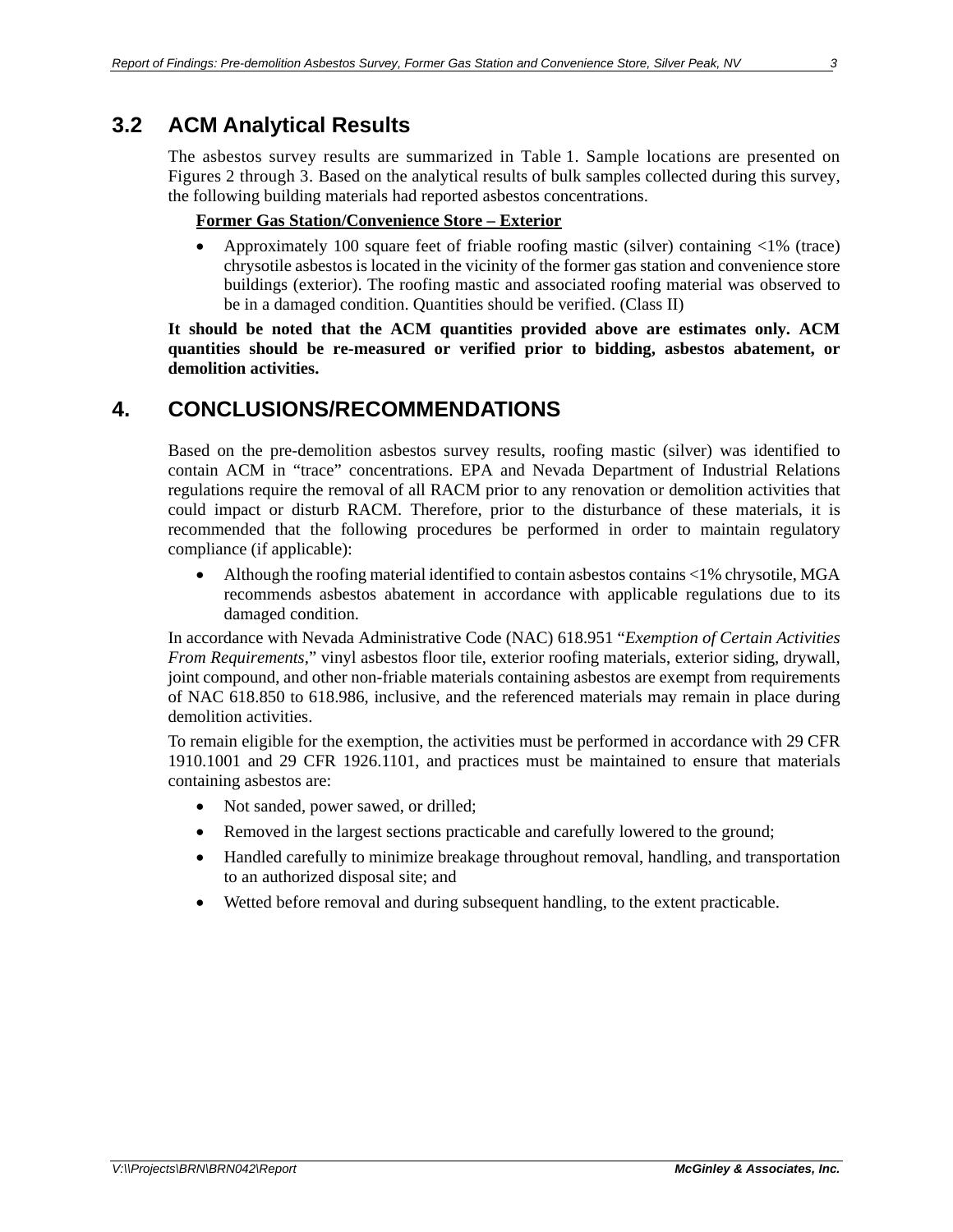Samples of suspect material should be collected for laboratory analysis by a licensed asbestos inspector, and any activities which may affect the materials or expose workers to the building materials should cease until laboratory analysis is performed,

**OR**

 The materials should be considered ACMs and abated in accordance with applicable regulations.

# **5. LIMITATIONS**

The conclusions presented herein are partially based on information provided by MGA. MGA makes no warranties or guarantees as to the accuracy or completeness of information provided or compiled by others. The results reported herein are applicable to the time the sampling occurred. There is a possibility that additional hazardous building materials may be found during renovation/demolition activities (including but not limited to wall/crawl spaces).

It should be recognized that definition and evaluation of environmental conditions is a difficult and inexact science. Judgments and opinions leading to conclusions and recommendations are generally made with an incomplete knowledge of the conditions present. More extensive studies, including additional environmental investigations, can tend to reduce the inherent uncertainties associated with such studies. Additional information not found or available to MGA at the time of writing this report may result in a modification to the conclusions and recommendations contained herein.

The presentation of data presented herein is intended for the purpose of the visualization of environmental conditions. A greater degree of spatial and temporal data density may result in a more accurate representation of environmental conditions. Although such data visualization techniques may aid in providing a conceptual understanding of environmental conditions, such presentations are not intended to completely depict environmental conditions.

This report is not a legal opinion. The services performed by MGA have been conducted in a manner consistent with the level of care ordinarily exercised by members of our profession currently practicing under similar conditions. No other warranty, expressed or implied, is made.

The use of the word "certify" in this document constitutes an expression of professional opinion regarding those facts or findings which are the subject of the certification and does not constitute a warranty or guarantee, either expressed or implied.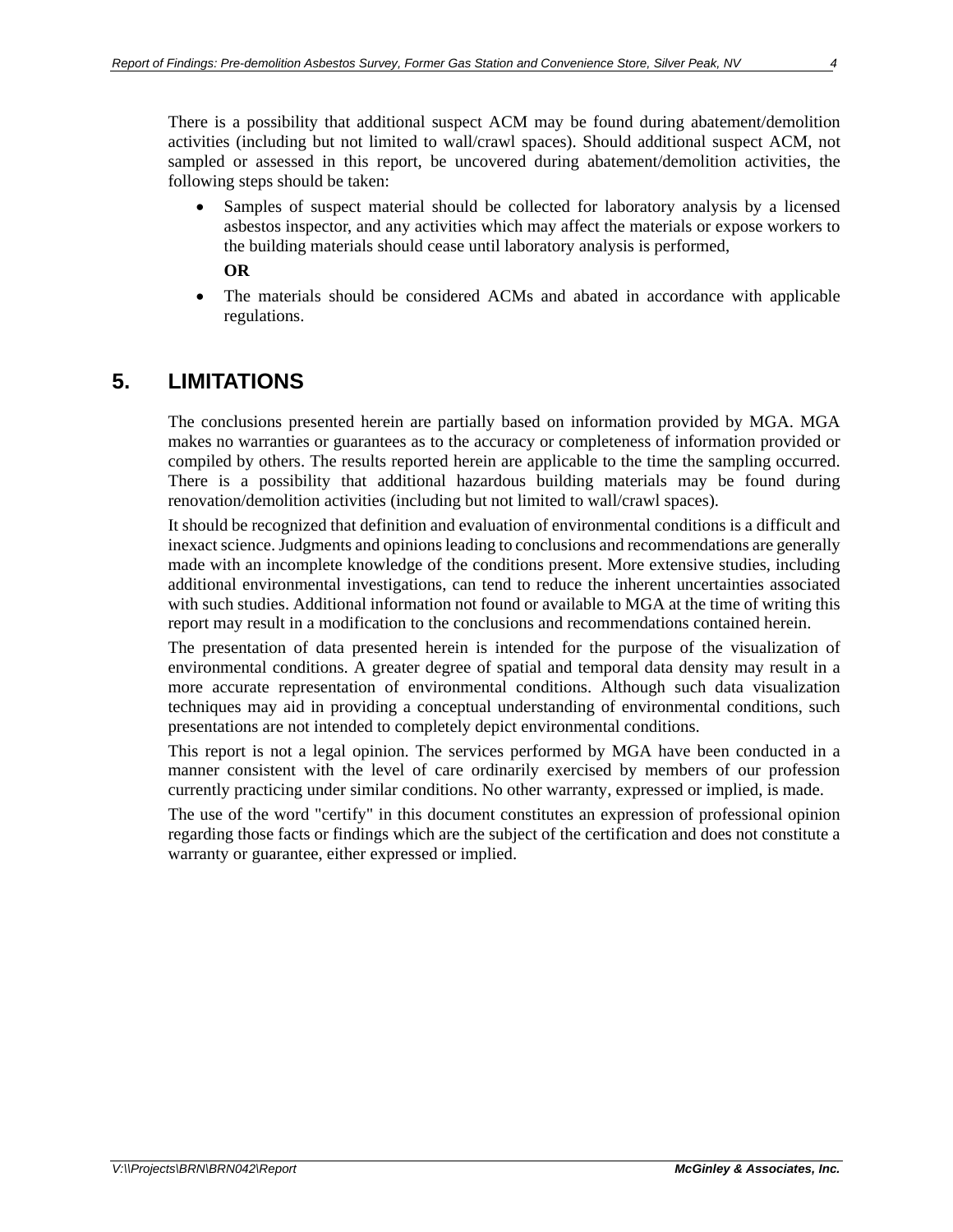# **6. CLOSURE**

We appreciate the opportunity to provide these services to you. Should you have any questions regarding the contents of this report, or need additional information, please contact us at your convenience.

#### **Respectfully submitted,**

McGinley and Associates, Inc.

*I hereby certify that I am responsible for the services described in this document and for the preparation of this document. The services described in this document have been provided in a manner consistent with the current standards of the profession, and to the best of my knowledge, comply with all applicable federal, state and local statutes, regulations and ordinances* 

*The use of the word "certify" in this document constitutes an expression of professional opinion regarding those facts or findings which are the subject of the certification and does not constitute a warranty or guarantee, either expressed or implied.* 

Par Cores

Ryan C. Jones, Nevada Asbestos License IJPM 1189 Senior Geologist

**Reviewed by:** 

Brett C. Bottenberg, C.E.M. #1690, Exp. 10/7/17 Senior Project Manager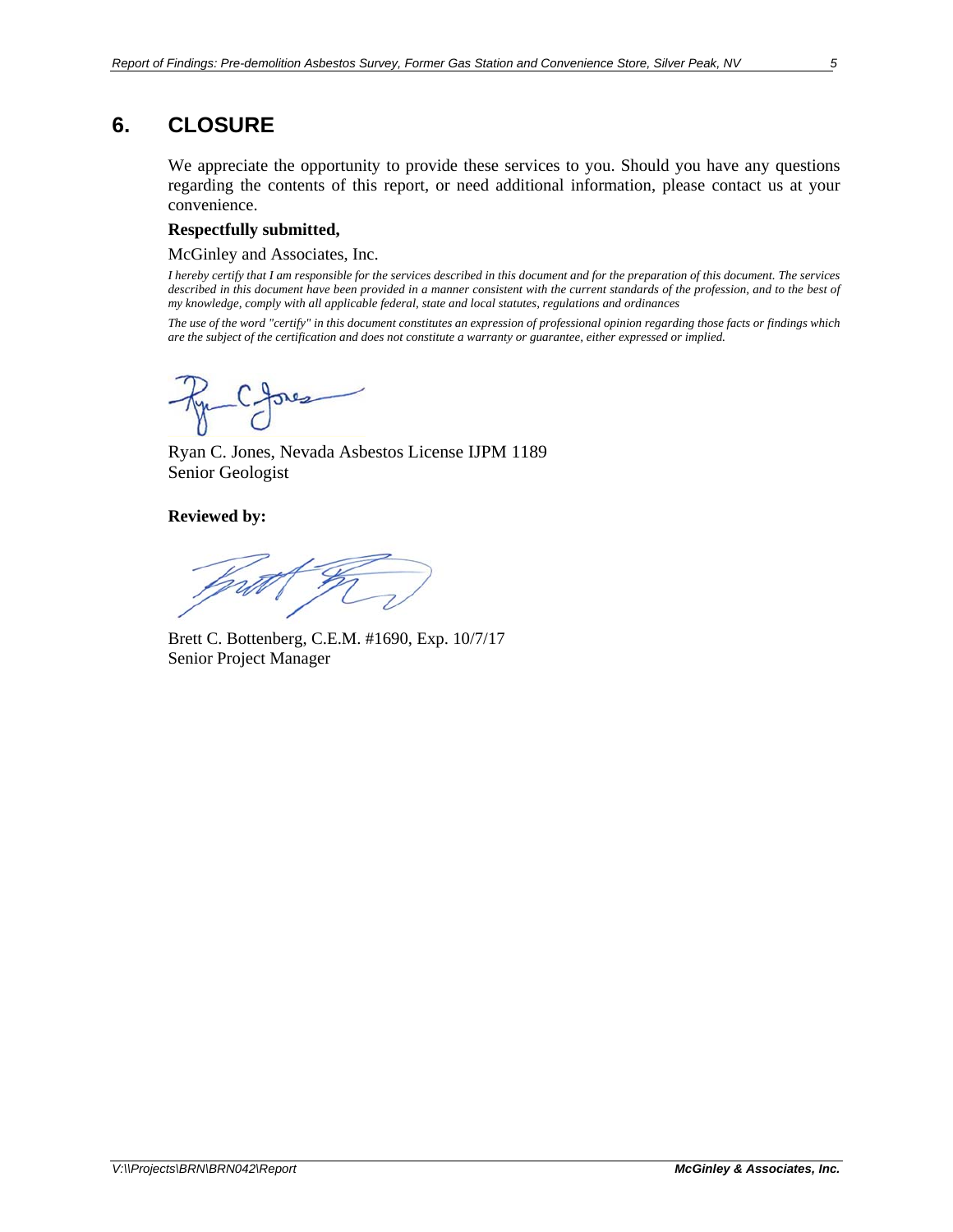# **7. REFERENCES**

BEC Environmental, Inc., December 23, 2016. *Phase I Environmental Site Assessment, Old Gas Station and Convenience Store (APNs 002-053-01 and 002-053-02), Main Street, Silver Peak, Nevada.*

Nevada Division of Environmental Protection, 2013. *Final Nevada Brownfields Program Quality Assurance Program Plan (QAPP).* 

Nevada OSHA – NAC 618.960.

OSHA's "Criteria to rebut the designation of installed material as PACM (Presumed Asbestos Containing Material)", 1926.1101(k)(5).

United States Environmental Protection Agency. 40 CFR Part 61, NESHAP.

US EPA. December 2002. Guidance for Quality Assurance Project Plans. EPA QA/G-5, EPA/240/R-02/009.

US EPA. February 2006. *Guidance on Systematic Planning using the Data Quality Objectives Process*. EPA QA/G-4, EPA/240/B-06/001.

US EPA. July 1993. *Test Method. Method for the determination of Asbestos in Bulk Building Materials*. EPA/600/R-93/116.

US EPA. March 2001. *EPA Requirements for Quality Assurance Project Plans*. EPA QA/R-5, EPA/240/B-01/003.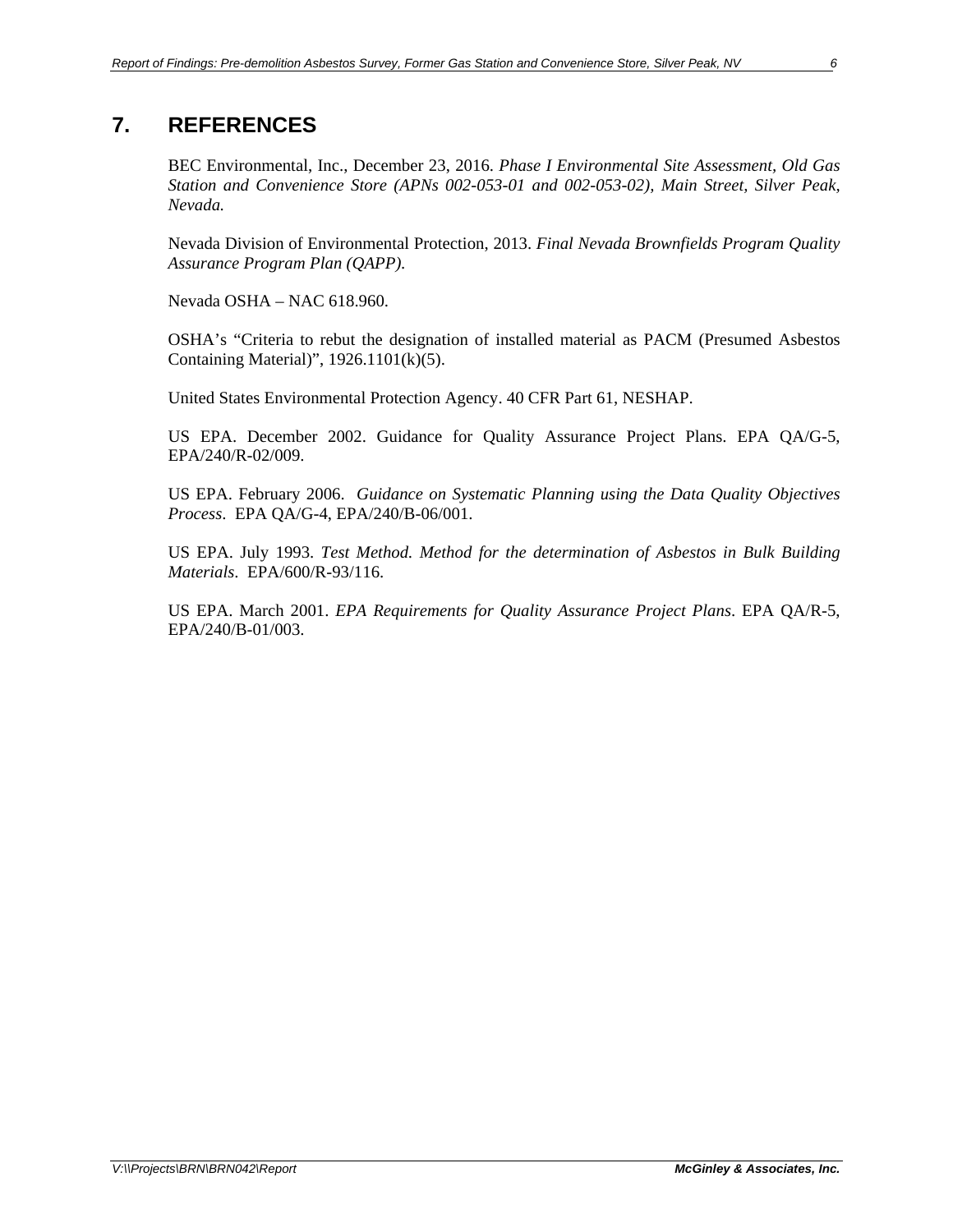| <b>Table 1. Asbestos Survey Results</b> |                |                         |                         |                           |                                  |                                   |                  |                  |                                              |
|-----------------------------------------|----------------|-------------------------|-------------------------|---------------------------|----------------------------------|-----------------------------------|------------------|------------------|----------------------------------------------|
| <b>Sample ID</b>                        | Layers         | <b>Building Area</b>    | <b>Sample Location</b>  | <b>Sample Description</b> | <b>Laboratory Description</b>    | <b>Asbestos</b><br><b>Content</b> | Friable<br>(Y/N) | <b>Condition</b> | <b>Approximate</b><br>Quantity<br>(LF/SF/EA) |
| $B-01$                                  |                | Convenience Store       | Main Area               | Textured DW (White)       | White Drywall with Brown Paper   | <b>ND</b>                         | Y                | Damaged          | ND                                           |
|                                         | $\overline{2}$ |                         |                         |                           | White Texture with Paint         | <b>ND</b>                         |                  |                  |                                              |
| $B-02$                                  |                | Convenience Store       | Main Area               | Textured DW (White)       | White Texture with Paint         | <b>ND</b>                         | Y                | Damaged          | ND                                           |
| $B-03$                                  |                | Convenience Store       | Men's RR                | Textured DW (White)       | White Drywall with Brown Paper   | <b>ND</b>                         | Y                | Good             | ND                                           |
|                                         | $\overline{2}$ |                         |                         |                           | White Texture with Paint         | ND                                |                  |                  |                                              |
| $B-04$                                  |                | Convenience Store       | Main Area               | Textured DW (White)       | White Texture with Paint         | ND                                | $\mathbf Y$      | Damaged          | $\rm ND$                                     |
| $B-05$                                  |                | Convenience Store       | Entry                   | Textured DW (White)       | White Drywall with Brown Paper   | ND                                | Y                | Damaged          | ND                                           |
|                                         | $\overline{2}$ |                         |                         |                           | White Texture with Paint         | <b>ND</b>                         |                  |                  |                                              |
| $B-06$                                  |                | Convenience Store       | Kitchen                 | VSF (Beige)               | <b>Beige Sheet Flooring</b>      | <b>ND</b>                         | Y                | Good             | ND                                           |
| $B-07$                                  |                | Convenience Store       | Kitchen                 | VSF (Beige)               | Beige Sheet Flooring             | <b>ND</b>                         | Y                | Good             | <b>ND</b>                                    |
| $B-08$                                  |                | Convenience Store       | Kitchen                 | VSF (Beige)               | <b>Beige Sheet Flooring</b>      | <b>ND</b>                         | Y                | Good             | $\rm ND$                                     |
| $B-09$                                  |                | Convenience Store       | Main Area               | VSF (Beige)               | <b>Beige Sheet Flooring</b>      | ND                                | $\mathbf Y$      | Good             | <b>ND</b>                                    |
| $B-10$                                  |                | Convenience Store       | Main Area               | VSF (Beige)               | <b>Beige Sheet Flooring</b>      | <b>ND</b>                         | $\mathbf Y$      | Good             | ND                                           |
| $B-11$                                  |                | Convenience Store       | Men's RR                | VSF (Off-White)           | Off-White Sheet Flooring         | ND                                | Y                | Good             | ND                                           |
| $B-12$                                  |                | Convenience Store       | Women's RR              | VSF (Off-White)           | Off-White Sheet Flooring         | <b>ND</b>                         | Y                | Good             | <b>ND</b>                                    |
| $B-13$                                  |                | Convenience Store       | Main Area               | ACT (Popcorn) (Off-White) | White Popcorn Ceiling with Paint | ND                                | Y                | Good             | ND                                           |
| $B-14$                                  |                | Convenience Store       |                         | ACT (Popcorn) (Off-White) | White Drywall with Brown Paper   | ND                                | Y                | Good             | <b>ND</b>                                    |
|                                         | $\overline{2}$ |                         | Main Area               |                           | White Popcorn Ceiling with Paint | <b>ND</b>                         |                  |                  |                                              |
| $B-15$                                  |                | Convenience Store       | Entry                   | ACT (Popcorn) (Off-White) | White Popcorn Ceiling with Paint | <b>ND</b>                         | $\mathbf Y$      | Good             | ND                                           |
| $B-16$                                  | 1              | <b>Storage Building</b> | <b>Storage Building</b> | DW (White)                | White Drywall with Brown Paper   | ND                                | Y                | Good             | ND                                           |
|                                         | $\overline{2}$ |                         |                         |                           | White Texture with Paint         | <b>ND</b>                         |                  |                  |                                              |
| $B-17$                                  |                | <b>Storage Building</b> | <b>Storage Building</b> | DW (White)                | White Drywall with Brown Paper   | $\rm ND$                          | Y                | Good             | <b>ND</b>                                    |
|                                         | $\overline{2}$ |                         |                         |                           | White Texture with Paint         | <b>ND</b>                         |                  |                  |                                              |
|                                         | 1              |                         |                         |                           | White Drywall with Brown Paper   | ND                                |                  |                  |                                              |
| $B-18$                                  | $\overline{c}$ |                         | <b>Storage Building</b> | DW (White)                | Joint Compound                   | <b>ND</b>                         | Y                | Good             | <b>ND</b>                                    |
|                                         | $\overline{3}$ | <b>Storage Building</b> |                         |                           | Cream Tape                       | ND                                |                  |                  |                                              |
|                                         | $\overline{4}$ |                         |                         |                           | White Texture with Paint         | <b>ND</b>                         |                  |                  |                                              |
| $B-19$                                  |                | <b>Storage Building</b> | <b>Storage Building</b> | VSF (Brown)               | <b>Brown Sheet Flooring</b>      | <b>ND</b>                         | Y                | Good             | <b>ND</b>                                    |
| $B-20$                                  |                | <b>Storage Building</b> | <b>Storage Building</b> | VSF (Brown)               | <b>Brown Sheet Flooring</b>      | ND                                | $\mathbf Y$      | Good             | $\rm ND$                                     |
| $B-21$                                  |                | <b>Storage Building</b> | <b>Storage Building</b> | VSF (Brown)               | <b>Brown Sheet Flooring</b>      | <b>ND</b>                         | $\mathbf Y$      | Good             | <b>ND</b>                                    |

Legend:

ACT ‐ Acoustical Ceiling Tile

DW ‐ Drywall

ND ‐ None Detected

SF ‐ Square feet

VFT ‐ Vinyl Floor Tile

VSF ‐ Vinyl Sheet Flooring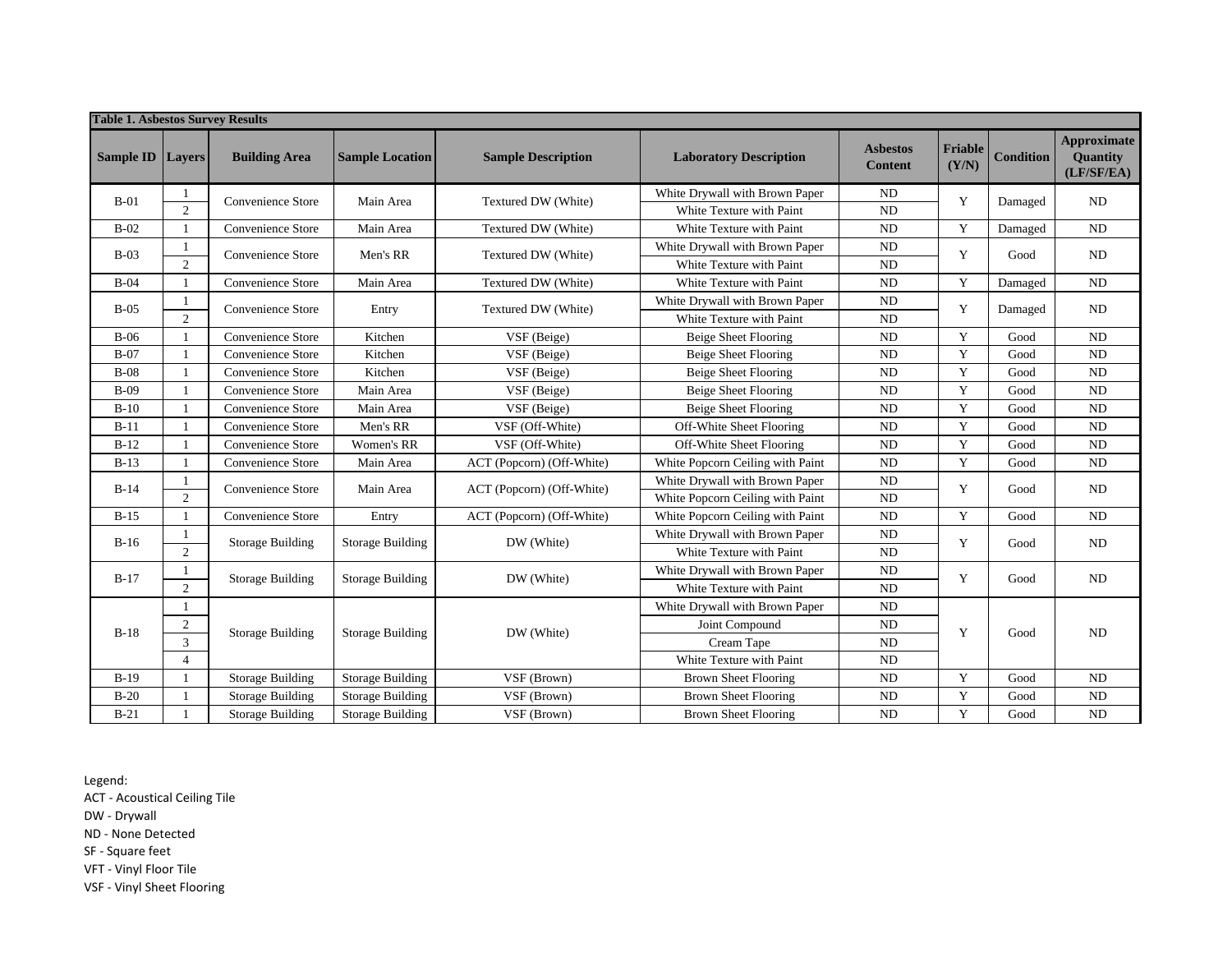| <b>Sample ID</b> Layers |                | <b>Building Area</b>        | <b>Sample Location</b>  | <b>Sample Description</b>       | <b>Laboratory Description</b>  | <b>Asbestos</b><br><b>Content</b> | Friable<br>(Y/N) | <b>Condition</b> | <b>Approximate</b><br><b>Quantity</b><br>(LF/SF/EA) |  |
|-------------------------|----------------|-----------------------------|-------------------------|---------------------------------|--------------------------------|-----------------------------------|------------------|------------------|-----------------------------------------------------|--|
| $B-22$                  |                | <b>Storage Building</b>     | <b>Storage Building</b> | Cove Base (Brown)               | <b>Brown Base Board</b>        | ND                                | $\mathbf N$      | Good             | ND                                                  |  |
|                         | $\overline{c}$ |                             |                         |                                 | <b>Yellow Mastic</b>           | <b>ND</b>                         |                  |                  |                                                     |  |
| $B-23$                  |                | Storage Building            | Storage Building        | Cove Base (Brown)               | <b>Brown Base Board</b>        | ND                                | N                | Good             | ND                                                  |  |
|                         | $\overline{2}$ |                             |                         |                                 | <b>Yellow Mastic</b>           | ND                                |                  |                  |                                                     |  |
| $B-24$                  |                | <b>Gas Station Building</b> | Exterior                | Paint (Red)                     | <b>Red Paint</b>               | ND                                | Y                | Damaged          | <b>ND</b>                                           |  |
| $B-25$                  |                | <b>Gas Station Building</b> | Exterior                | Paint (White)                   | White Paint                    | <b>ND</b>                         | Y                | Damaged          | ND                                                  |  |
| $B-26$                  |                | <b>Exterior Debris</b>      | <b>Exterior Debris</b>  | Roofing Material (Black/Silver) | <b>Black Roofing Material</b>  | ND                                | Y                |                  | Damaged                                             |  |
|                         | $\overline{2}$ |                             |                         |                                 | <b>Silver Mastic</b>           | < 1% Chrysotile                   |                  |                  |                                                     |  |
| $B-27$                  |                | <b>Exterior Debris</b>      | <b>Exterior Debris</b>  | Roofing Material (Black/Silver) | <b>Black Roofing Material</b>  | <b>ND</b>                         | Y                | Damaged          | <b>SF 100</b>                                       |  |
|                         | $\overline{2}$ |                             |                         |                                 | <b>Silver Mastic</b>           | < 1% Chrysotile                   |                  |                  |                                                     |  |
| $B-28$                  |                | <b>Exterior Debris</b>      | <b>Exterior Debris</b>  | Roofing Material (Black/Silver) | <b>Black Roofing Material</b>  | ND                                | Y                | Damaged          |                                                     |  |
|                         | $\overline{2}$ |                             |                         |                                 | <b>Silver Mastic</b>           | < 1% Chrysotile                   |                  |                  |                                                     |  |
|                         |                |                             |                         |                                 | White Drywall with Brown Paper | N <sub>D</sub>                    |                  |                  |                                                     |  |
| $B-29$                  | $\overline{2}$ | Convenience Store           | Kitchen                 | FRP Mastic (Brown)/ DW (White)  | Joint Compound                 | ND                                | Y                | Good             | ND                                                  |  |
|                         | 3              |                             |                         |                                 | Cream Tape                     | N <sub>D</sub>                    |                  |                  |                                                     |  |
|                         | $\overline{4}$ |                             |                         |                                 | White Texture with Paint       | ND                                |                  |                  |                                                     |  |
|                         |                |                             |                         |                                 | White Drywall with Brown Paper | ND                                |                  |                  |                                                     |  |
| $B-30$                  | 2              | Convenience Store           | Kitchen                 | FRP Mastic (Brown)/ DW (White)  | Joint Compound                 | ND                                | Y                | Good             | ND                                                  |  |
|                         | 3              |                             |                         |                                 | Cream Tape<br>ND               |                                   |                  |                  |                                                     |  |
|                         | $\overline{4}$ |                             |                         |                                 | White Texture with Paint       | ND                                |                  |                  |                                                     |  |
| $B-31$                  |                | Convenience Store           | Main Area               | VSF (Beige)                     | Beige Sheet Flooring           | ND                                | Y                | Good             | ND                                                  |  |
|                         | $\overline{2}$ |                             |                         |                                 | <b>Brown Mastic</b>            | ND                                |                  |                  |                                                     |  |
| $B-32$                  |                | Convenience Store           | Entry                   | Textured DW (White)             | White Drywall with Brown Paper | ND                                | Y                | Damaged          | ND                                                  |  |
|                         | $\mathfrak{D}$ |                             |                         |                                 | White Texture with Paint       | ND                                |                  |                  |                                                     |  |

Legend:

ACT ‐ Acoustical Ceiling Tile

DW ‐ Drywall

ND ‐ None Detected

SF ‐ Square feet

VFT ‐ Vinyl Floor Tile

VSF ‐ Vinyl Sheet Flooring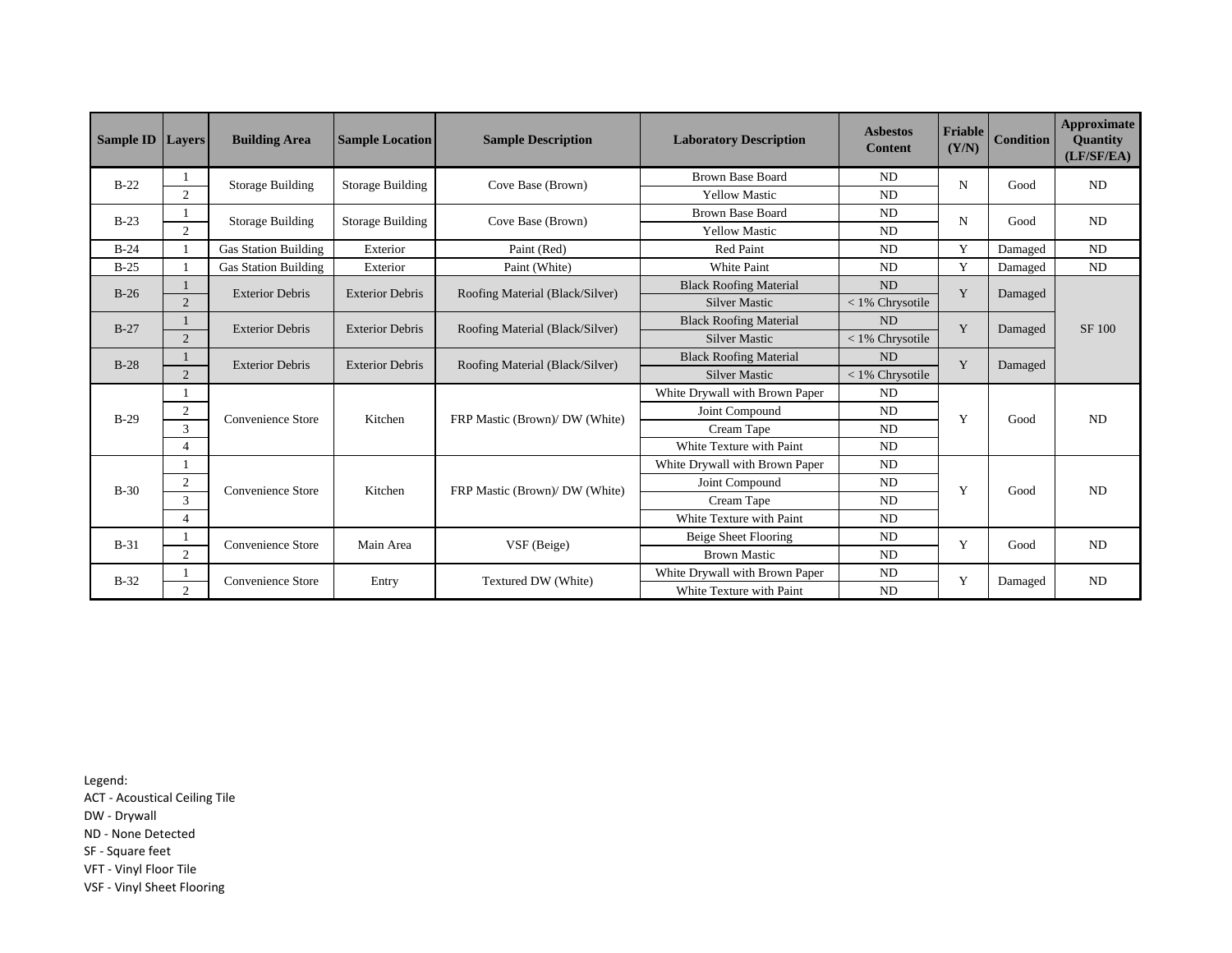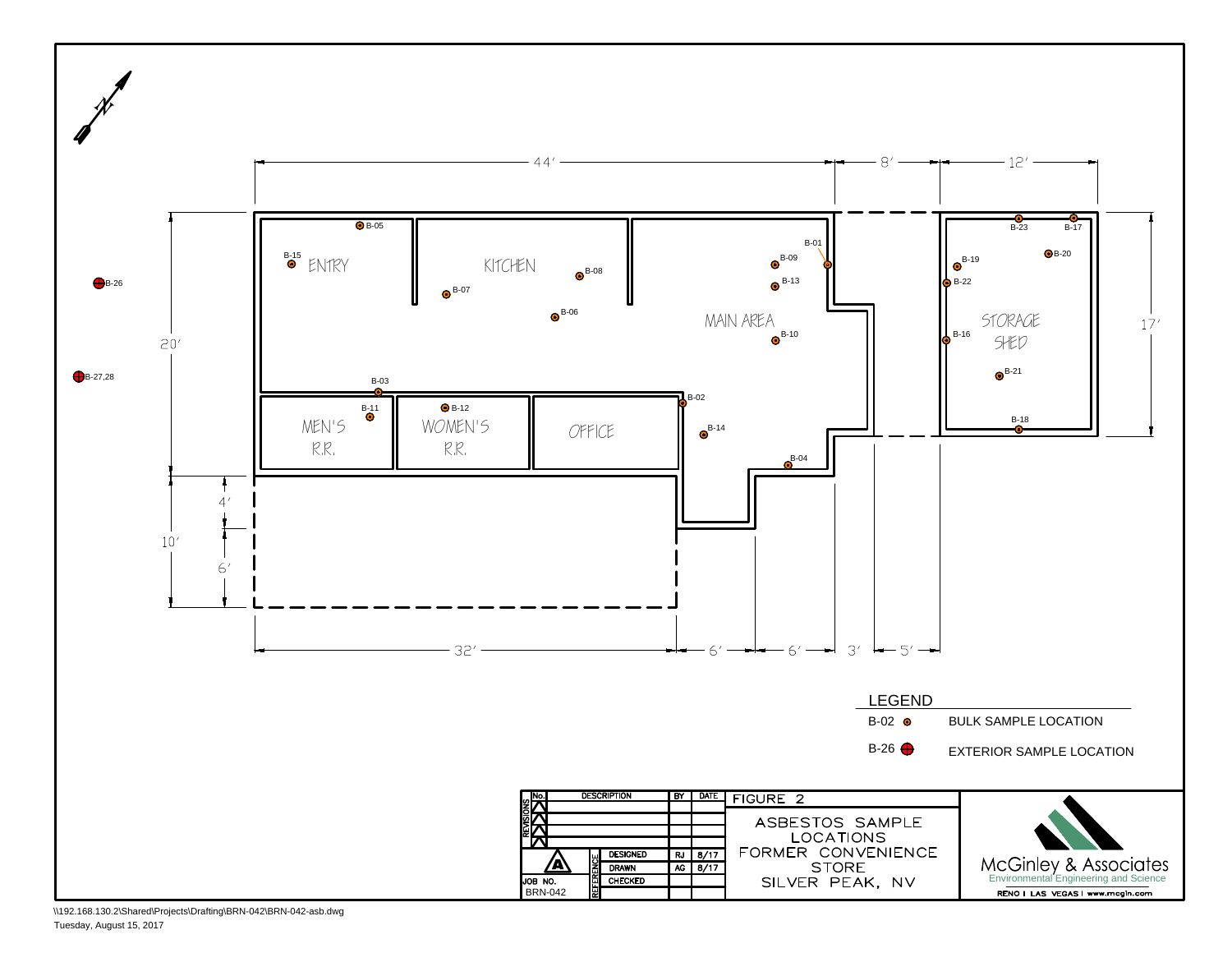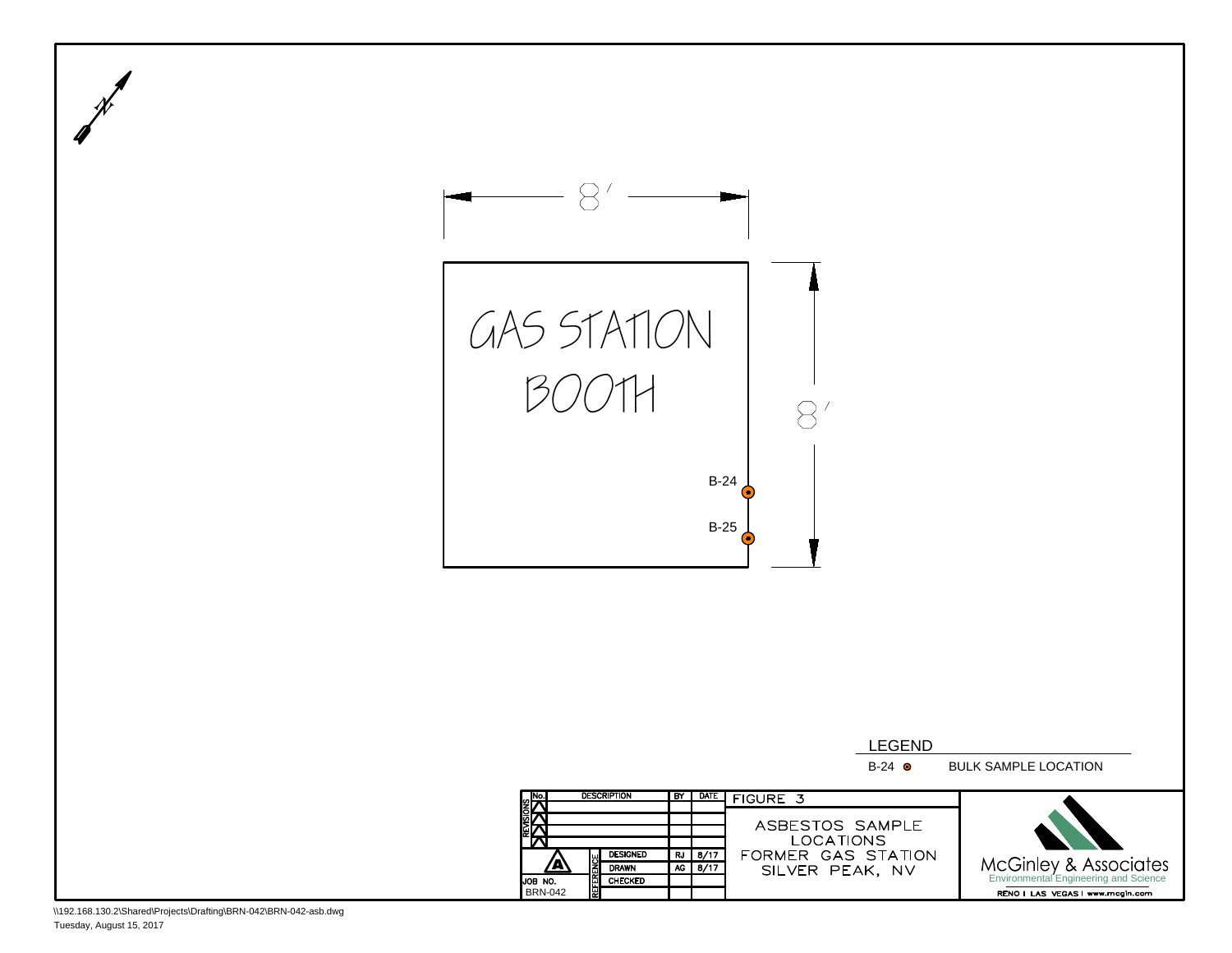# **APPENDIX A Professional Certifications**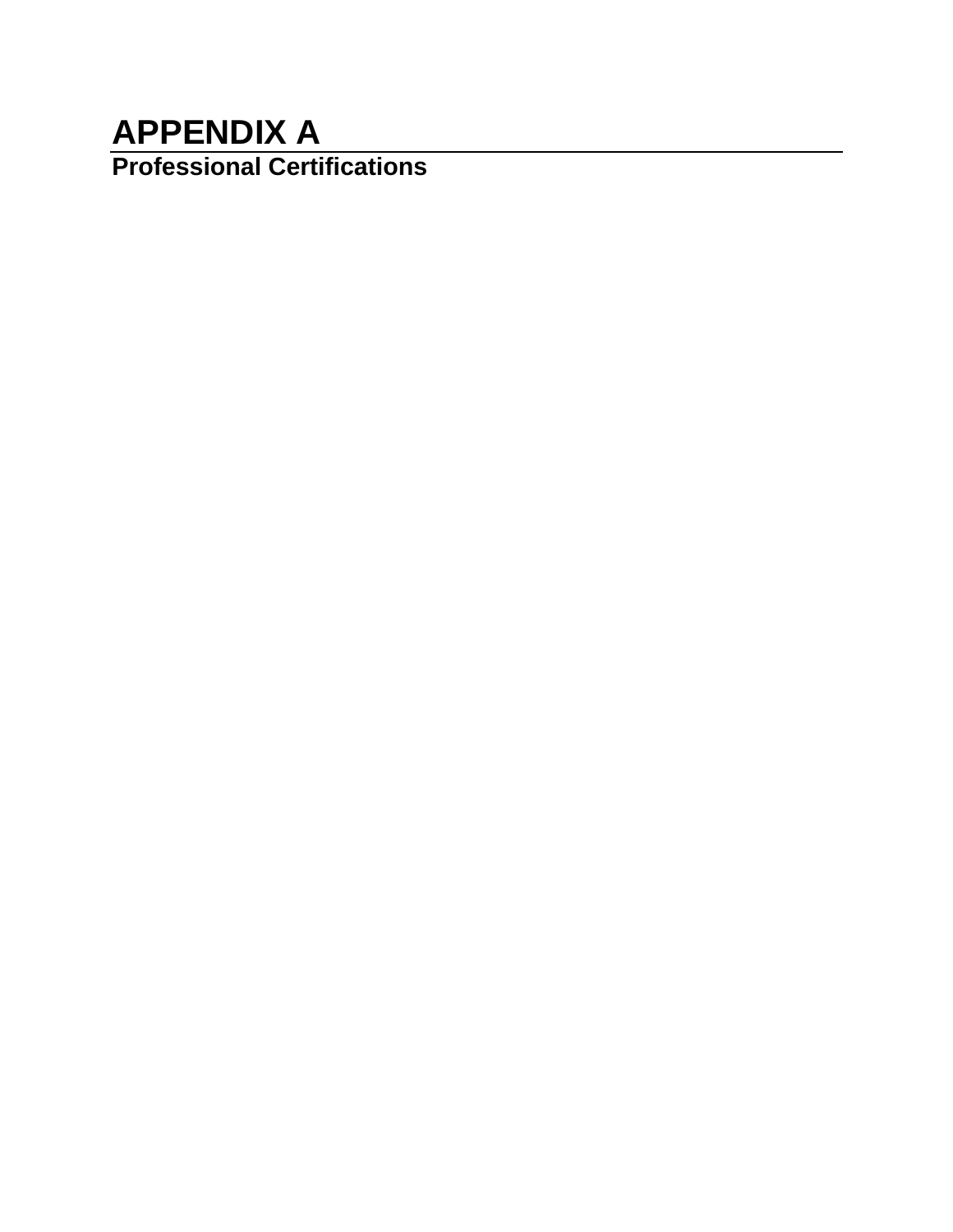| <b>STATE OF NEVADA</b><br>DEPARTMENT OF BUSINESS AND INDUSTRY<br>DIVISION OF INDUSTRIAL RELATIONS<br>Occupational Safety and Health Administration<br><b>Asbestos Control Program</b> |
|---------------------------------------------------------------------------------------------------------------------------------------------------------------------------------------|
| Certifies That Ryan Jones                                                                                                                                                             |
| is Licensed As Asbestos Abatement Consultant                                                                                                                                          |
| Expiration Date 09/28/2017<br>License No. IJPM-1189                                                                                                                                   |
| Signature Of Licensee                                                                                                                                                                 |

 $\mathbb{I}$ 

 $\odot$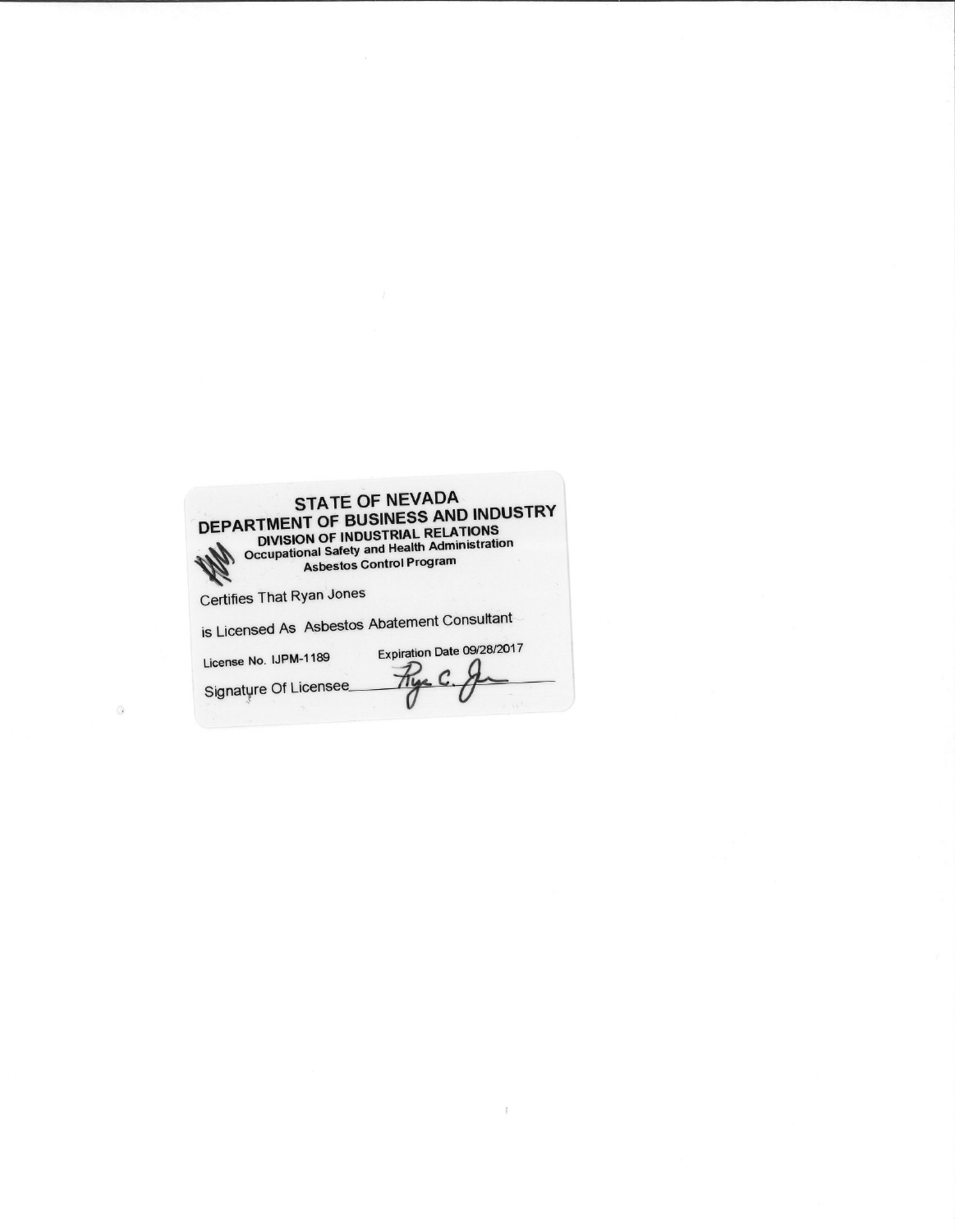# **APPENDIX B**

**Analytical Reports and Chains-of-Custody**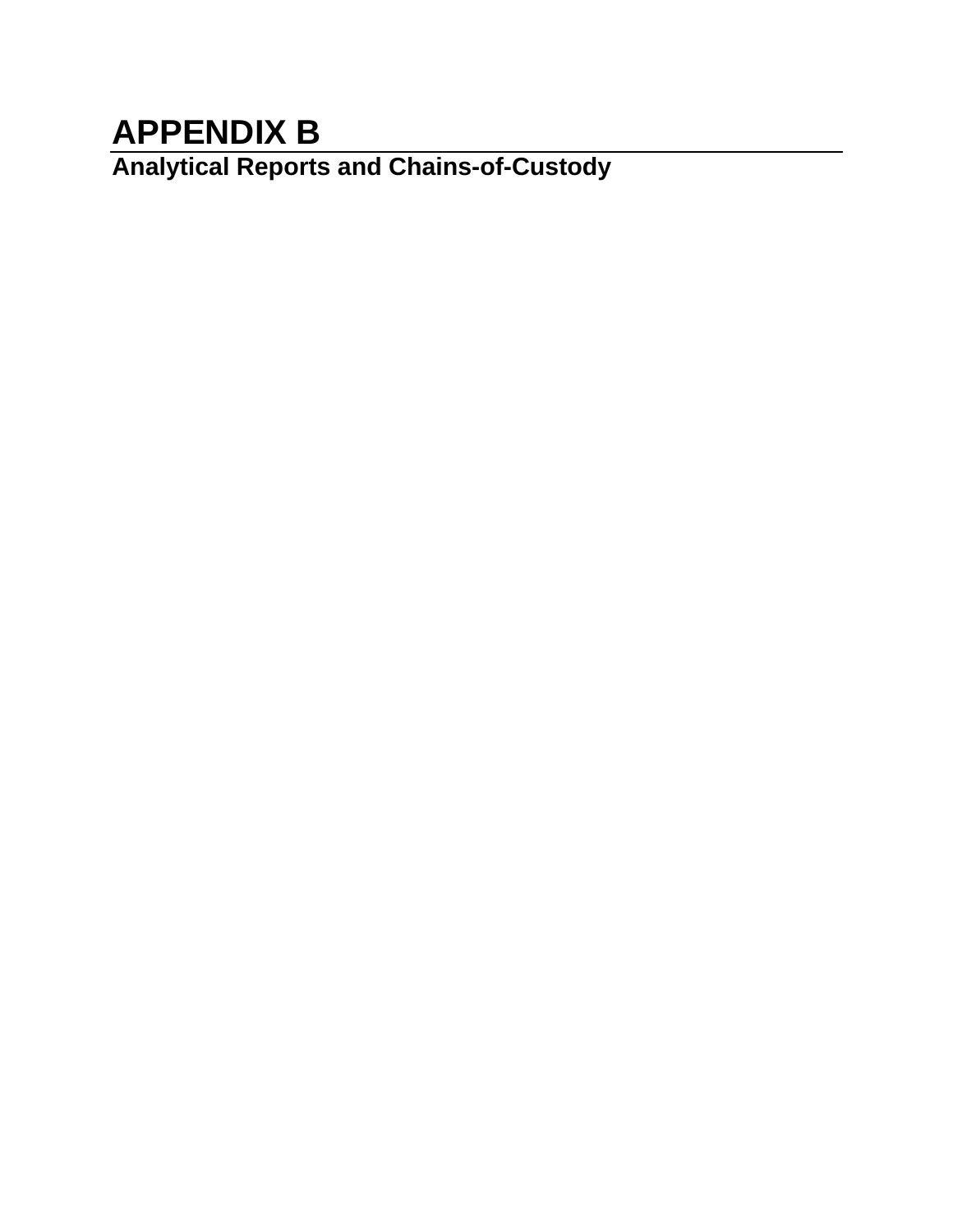

Report for:

**Ryan Jones McGinley and Associates** 815 Maestro Drive Reno, NV 89511

Regarding: Project: BRN042; Old Gas Station/Convenience Store EML ID: 1751019

Approved by:

 $\ell$ 

Approved Signatory Dr. Kamashwaran Ramanathan

Dates of Analysis: Asbestos PLM: 07-03-2017

Service SOPs: Asbestos PLM (EPA Methods 600/R-93/116 & 600/M4-82-020, SOP EM-AS-S-1267)

All samples were received in acceptable condition unless noted in the Report Comments portion in the body of the report. The results relate only to the items tested. The results include an inherent uncertainty of measurement associated with estimating percentages by polarized light microscopy. Measurement uncertainty data for sample results with >1% asbestos concentration can be provided when requested.

EMLab P&K ("the Company") shall have no liability to the client or the client's customer with respect to decisions or recommendations made, actions taken or courses of conduct implemented by either the client or the client's customer as a result of or based upon the Test Results. In no event shall the Company be liable to the client with respect to the Test Results except for the Company's own willful misconduct or gross negligence nor shall the Company be liable for incidental or consequential damages or lost profits or revenues to the fullest extent such liability may be disclaimed by law, even if the Company has been advised of the possibility of such damages, lost profits or lost revenues. In no event shall the Company's liability with respect to the Test Results exceed the amount paid to the Company by the client therefor.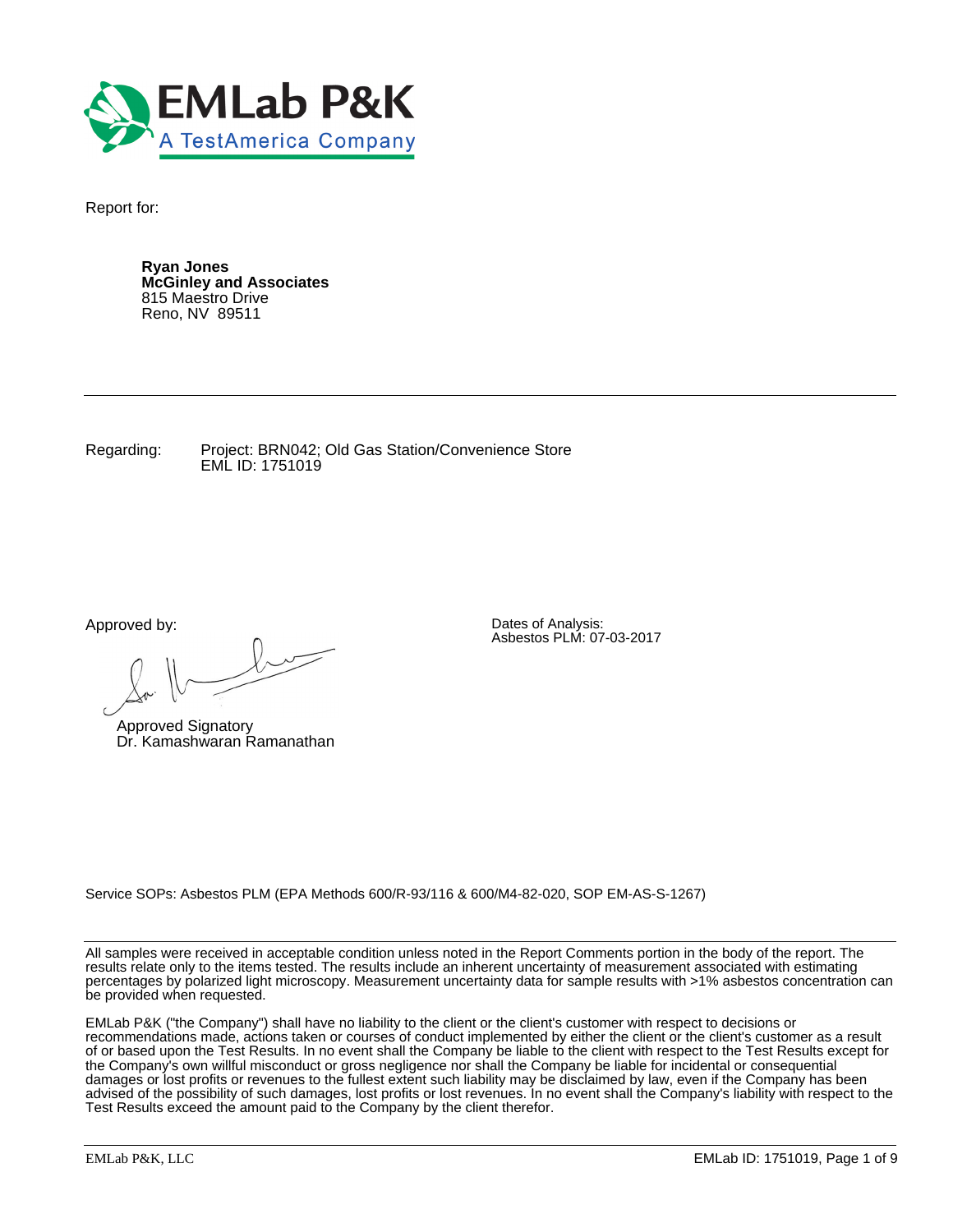Client: McGinley and Associates C/O: Ryan Jones Re: BRN042; Old Gas Station/Convenience Store Date of Sampling: 06-19-2017 Date of Receipt: 06-28-2017 Date of Report: 07-03-2017

### **ASBESTOS PLM REPORT: EPA-600/M4-82-020 & EPA METHOD 600/R-93-116**

**Sample Composite Homogeneity: Moderate** 

|                                                                    | <b>Total Samples Submitted:</b>                 | 32             |
|--------------------------------------------------------------------|-------------------------------------------------|----------------|
|                                                                    | <b>Total Samples Analyzed:</b>                  | 32             |
|                                                                    | Total Samples with Layer Asbestos Content > 1%: | $\overline{0}$ |
|                                                                    |                                                 |                |
| Location: B-1, Convenience Store - Main Area - Textured DW (White) | Lab ID-Version:: 8181614-1                      |                |
| <b>Sample Layers</b>                                               | <b>Asbestos Content</b>                         |                |
| White Drywall with Brown Paper                                     | <b>ND</b>                                       |                |
| White Texture with Paint                                           | <b>ND</b>                                       |                |
| <b>Composite Non-Asbestos Content:</b> 10% Cellulose               |                                                 |                |
| <b>Sample Composite Homogeneity:</b> Poor                          |                                                 |                |
| Location: B-2, Convenience Store - Main Area - Textured DW (White) | Lab ID-Version:: 8181615-1                      |                |
| <b>Sample Layers</b>                                               | <b>Asbestos Content</b>                         |                |
| White Texture with Paint                                           | <b>ND</b>                                       |                |
| <b>Sample Composite Homogeneity:</b> Moderate                      |                                                 |                |
| Location: B-3, Convenience Store - Men's RR - Textured DW (White)  | Lab ID-Version:: 8181616-1                      |                |
| <b>Sample Layers</b>                                               | <b>Asbestos Content</b>                         |                |
| White Drywall with Brown Paper                                     | <b>ND</b>                                       |                |
| White Texture with Paint                                           | <b>ND</b>                                       |                |
| <b>Composite Non-Asbestos Content: 10% Cellulose</b>               |                                                 |                |
| <b>Sample Composite Homogeneity: Poor</b>                          |                                                 |                |
| Location: B-4, Convenience Store - Main Area - Textured DW (White) | Lab ID-Version:: 8181617-1                      |                |
| <b>Sample Layers</b>                                               | <b>Asbestos Content</b>                         |                |
| White Texture with Paint                                           | <b>ND</b>                                       |                |

The test report shall not be reproduced except in full, without written approval of the laboratory. The report must not be used by the client to claim product certification, approval, or endorsement by NVLAP, NIST, or any agency of the federal government. EMLab P&K reserves the right to dispose of all samples after a period of thirty (30) days, according to all state and federal guidelines, unless otherwise specified.

Inhomogeneous samples are separated into homogeneous subsamples and analyzed individually. ND means no fibers were detected. When detected, the minimum detection and reporting limit is less than 1% unless point counting is performed. Floor tile samples may contain large amounts of interference material and it is recommended that the sample be analyzed by gravimetric point count analysis to lower the detection limit and to aid in asbestos identification.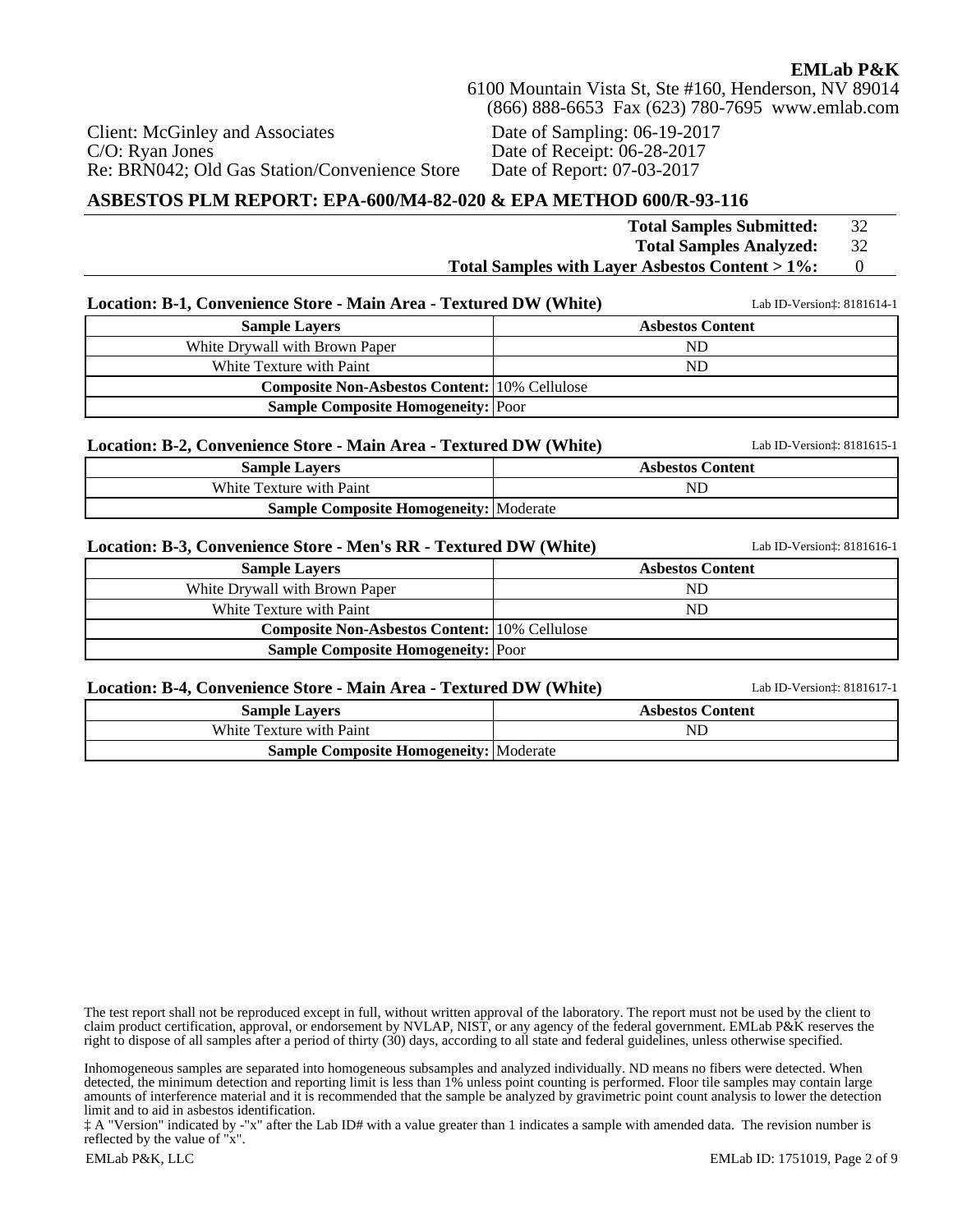Client: McGinley and Associates C/O: Ryan Jones Re: BRN042; Old Gas Station/Convenience Store Date of Sampling: 06-19-2017 Date of Receipt: 06-28-2017 Date of Report: 07-03-2017

# **ASBESTOS PLM REPORT: EPA-600/M4-82-020 & EPA METHOD 600/R-93-116**

#### **Location: B-5, Convenience Store - Entry - Textured DW (White)** Lab ID-Version‡: 8181618-1

| <b>Sample Lavers</b>                                 | <b>Asbestos Content</b> |
|------------------------------------------------------|-------------------------|
| White Drywall with Brown Paper                       | ND                      |
| White Texture with Paint                             | ND                      |
| <b>Composite Non-Asbestos Content:</b> 10% Cellulose |                         |
| <b>Sample Composite Homogeneity:</b> Poor            |                         |

#### **Location: B-6, Convenience Store - Kitchen - VSF (Beige)** Lab ID-Version‡: 8181619-1

| $\frac{1}{2}$                                        |                         |
|------------------------------------------------------|-------------------------|
| <b>Sample Lavers</b>                                 | <b>Asbestos Content</b> |
| Beige Sheet Flooring                                 | ND                      |
| <b>Composite Non-Asbestos Content: 30% Cellulose</b> |                         |
| <b>Sample Composite Homogeneity: Good</b>            |                         |

#### **Location: B-7, Convenience Store - Kitchen - VSF (Beige)** Lab ID-Version‡: 8181620-1

| <b>Sample Lavers</b>                                 | <b>Asbestos Content</b> |
|------------------------------------------------------|-------------------------|
| Beige Sheet Flooring                                 | ND                      |
| <b>Composite Non-Asbestos Content: 30% Cellulose</b> |                         |
| <b>Sample Composite Homogeneity:</b> Good            |                         |

#### **Location: B-8, Convenience Store - Kitchen - VSF (Beige)** Lab ID-Version‡: 8181621-1

### **Sample Layers Asbestos Content** Beige Sheet Flooring ND **Composite Non-Asbestos Content: 30% Cellulose Sample Composite Homogeneity:** Good

The test report shall not be reproduced except in full, without written approval of the laboratory. The report must not be used by the client to claim product certification, approval, or endorsement by NVLAP, NIST, or any agency of the federal government. EMLab P&K reserves the right to dispose of all samples after a period of thirty (30) days, according to all state and federal guidelines, unless otherwise specified.

Inhomogeneous samples are separated into homogeneous subsamples and analyzed individually. ND means no fibers were detected. When detected, the minimum detection and reporting limit is less than 1% unless point counting is performed. Floor tile samples may contain large amounts of interference material and it is recommended that the sample be analyzed by gravimetric point count analysis to lower the detection limit and to aid in asbestos identification.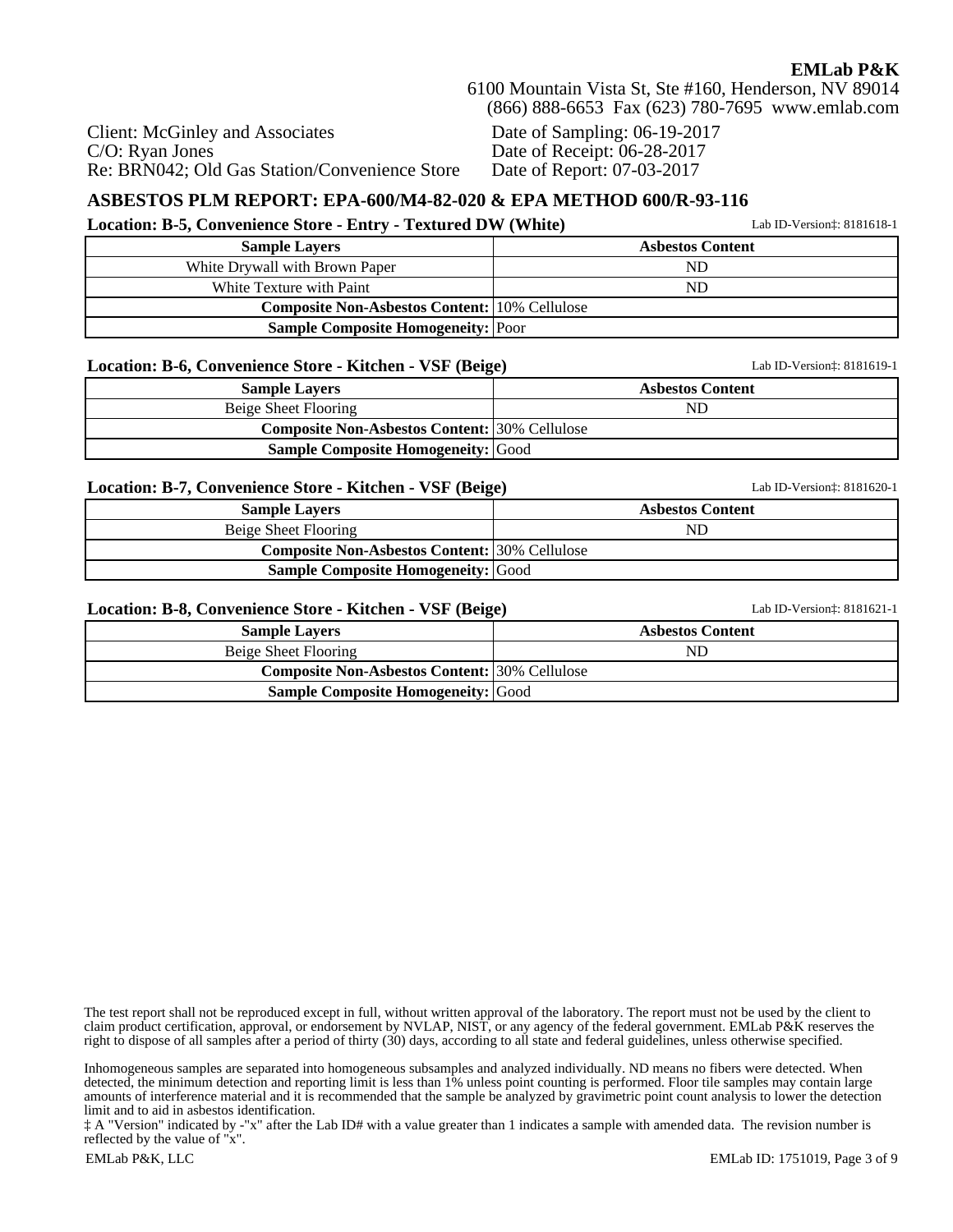Re: BRN042; Old Gas Station/Convenience Store Date of Sampling: 06-19-2017 Date of Receipt: 06-28-2017 Date of Report: 07-03-2017

#### **ASBESTOS PLM REPORT: EPA-600/M4-82-020 & EPA METHOD 600/R-93-116**

**Location: B-9, Convenience Store - Main Area - VSF (Beige)** Lab ID-Version‡: 8181622-1

| <b>Sample Lavers</b>                                 | <b>Asbestos Content</b> |
|------------------------------------------------------|-------------------------|
| Beige Sheet Flooring                                 | ND                      |
| <b>Composite Non-Asbestos Content: 30% Cellulose</b> |                         |
| <b>Sample Composite Homogeneity:</b> Good            |                         |

#### **Location: B-10, Convenience Store - Main Area - VSF (Beige)** Lab ID-Version‡: 8181623-1

Client: McGinley and Associates

C/O: Ryan Jones

| <b>Sample Lavers</b>                                 | <b>Asbestos Content</b> |
|------------------------------------------------------|-------------------------|
| Beige Sheet Flooring                                 | ND                      |
| <b>Composite Non-Asbestos Content: 30% Cellulose</b> |                         |
| <b>Sample Composite Homogeneity:</b> Good            |                         |

#### **Location: B-11, Convenience Store - Men's RR - VSF (Off-White)** Lab ID-Version‡: 8181624-1

| <b>Sample Lavers</b>                                 | <b>Asbestos Content</b> |
|------------------------------------------------------|-------------------------|
| Off-White Sheet Flooring                             | ND                      |
| <b>Composite Non-Asbestos Content: 30% Cellulose</b> |                         |
| <b>Sample Composite Homogeneity:</b> Good            |                         |

#### **Location: B-12, Convenience Store - Women's RR - VSF (Off-White)** Lab ID-Version‡: 8181625-1

| <b>Sample Lavers</b>                                 | <b>Asbestos Content</b> |
|------------------------------------------------------|-------------------------|
| Off-White Sheet Flooring                             | ND                      |
| <b>Composite Non-Asbestos Content: 30% Cellulose</b> |                         |
| <b>Sample Composite Homogeneity: Good</b>            |                         |

The test report shall not be reproduced except in full, without written approval of the laboratory. The report must not be used by the client to claim product certification, approval, or endorsement by NVLAP, NIST, or any agency of the federal government. EMLab P&K reserves the right to dispose of all samples after a period of thirty (30) days, according to all state and federal guidelines, unless otherwise specified.

Inhomogeneous samples are separated into homogeneous subsamples and analyzed individually. ND means no fibers were detected. When detected, the minimum detection and reporting limit is less than 1% unless point counting is performed. Floor tile samples may contain large amounts of interference material and it is recommended that the sample be analyzed by gravimetric point count analysis to lower the detection limit and to aid in asbestos identification.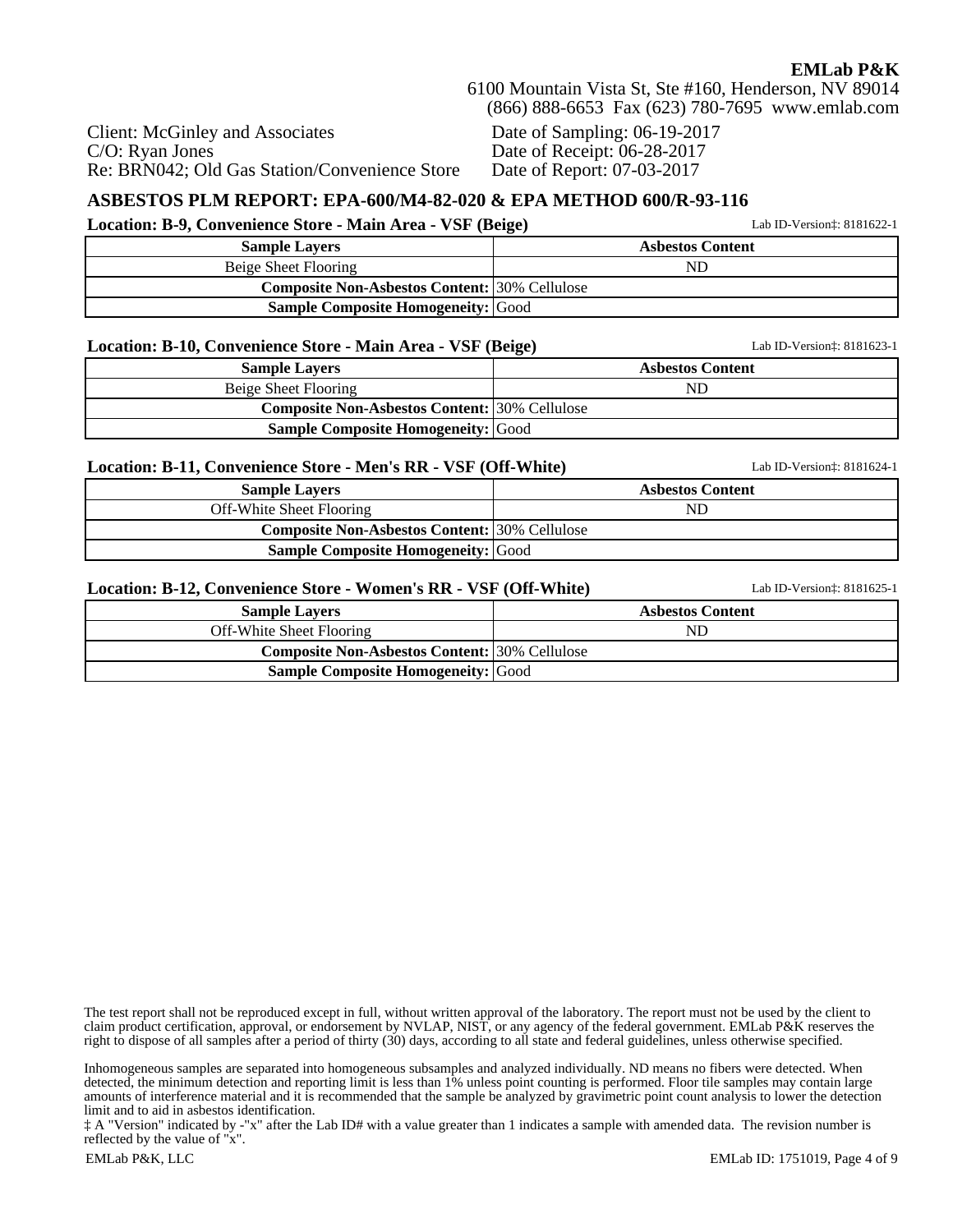Client: McGinley and Associates C/O: Ryan Jones Re: BRN042; Old Gas Station/Convenience Store Date of Sampling: 06-19-2017 Date of Receipt: 06-28-2017 Date of Report: 07-03-2017

### **ASBESTOS PLM REPORT: EPA-600/M4-82-020 & EPA METHOD 600/R-93-116**

**Location: B-13, Convenience Store - Main Area - ACT (Popcorn)(Off-White)** Lab ID-Version‡: 8181626-1

| <b>Sample Lavers</b>                          | <b>Asbestos Content</b> |
|-----------------------------------------------|-------------------------|
| White Popcorn Ceiling with Paint              | NL                      |
| <b>Sample Composite Homogeneity:</b> Moderate |                         |

| Location: B-14, Convenience Store - Main Area - ACT (Popcorn)(Off-White) | Lab ID-Version: 8181627-1 |
|--------------------------------------------------------------------------|---------------------------|
| <b>Sample Layers</b>                                                     | <b>Asbestos Content</b>   |
| White Drywall with Brown Paper                                           | ND                        |
| White Popcorn Ceiling with Paint                                         | ND                        |
| <b>Composite Non-Asbestos Content: 10% Cellulose</b>                     |                           |
| <b>Sample Composite Homogeneity: Poor</b>                                |                           |

#### **Location: B-15, Convenience Store - Entry - ACT (Popcorn)(Off-White)** Lab ID-Version‡: 8181628-1

| <b>Sample Lavers</b>                          | <b>Asbestos Content</b> |
|-----------------------------------------------|-------------------------|
| White Popcorn Ceiling with Paint              | NI                      |
| <b>Sample Composite Homogeneity:</b> Moderate |                         |

#### **Location: B-16, Storage Building - DW (White)** Lab ID-Version‡: 8181629-1

**Sample Layers Asbestos Content** White Drywall with Brown Paper ND White Texture with Paint ND **Composite Non-Asbestos Content:** 10% Cellulose **Sample Composite Homogeneity: Poor** 

The test report shall not be reproduced except in full, without written approval of the laboratory. The report must not be used by the client to claim product certification, approval, or endorsement by NVLAP, NIST, or any agency of the federal government. EMLab P&K reserves the right to dispose of all samples after a period of thirty (30) days, according to all state and federal guidelines, unless otherwise specified.

Inhomogeneous samples are separated into homogeneous subsamples and analyzed individually. ND means no fibers were detected. When detected, the minimum detection and reporting limit is less than 1% unless point counting is performed. Floor tile samples may contain large amounts of interference material and it is recommended that the sample be analyzed by gravimetric point count analysis to lower the detection limit and to aid in asbestos identification.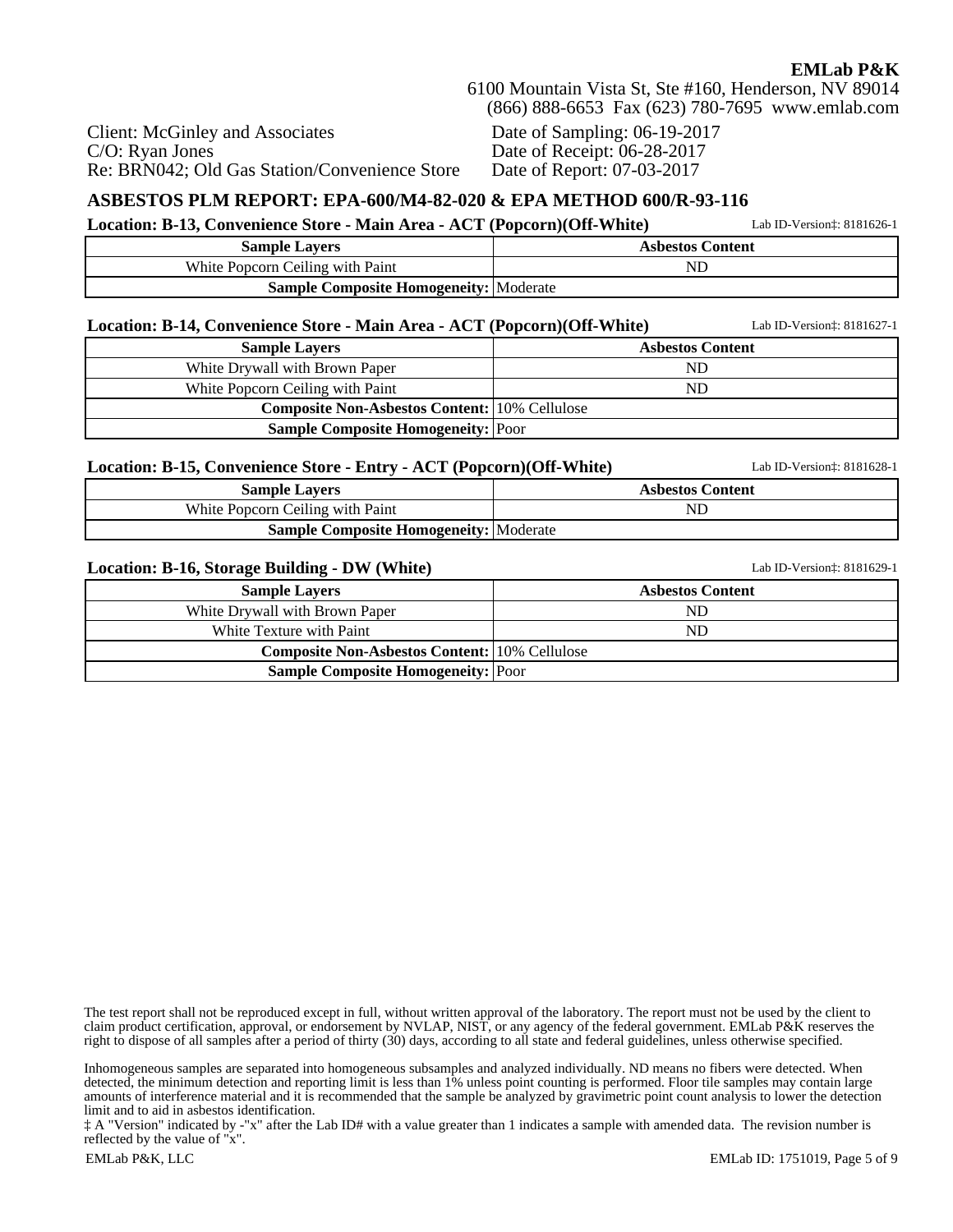Client: McGinley and Associates C/O: Ryan Jones Re: BRN042; Old Gas Station/Convenience Store Date of Sampling: 06-19-2017 Date of Receipt: 06-28-2017 Date of Report: 07-03-2017

### **ASBESTOS PLM REPORT: EPA-600/M4-82-020 & EPA METHOD 600/R-93-116**

#### **Location: B-17, Storage Building - DW (White)** Lab ID-Version‡: 8181630-1

| <b>Sample Lavers</b>                                 | <b>Asbestos Content</b> |
|------------------------------------------------------|-------------------------|
| White Drywall with Brown Paper                       | ND                      |
| White Texture with Paint                             | ND                      |
| <b>Composite Non-Asbestos Content: 10% Cellulose</b> |                         |
| <b>Sample Composite Homogeneity: Poor</b>            |                         |

#### **Location: B-18, Storage Building - DW (White)** Lab ID-Version<sup>†</sup>: 8181631-1

| <b>Sample Layers</b>                                 | <b>Asbestos Content</b> |
|------------------------------------------------------|-------------------------|
| White Drywall with Brown Paper                       | ND                      |
| Joint Compound                                       | ND                      |
| Cream Tape                                           | ND                      |
| White Texture with Paint                             | ND.                     |
| <b>Composite Non-Asbestos Content: 15% Cellulose</b> |                         |
| <b>Sample Composite Homogeneity: Poor</b>            |                         |
|                                                      |                         |

#### **Location: B-19, Storage Building - VSF (Brown)** Lab ID-Version‡: 8181632-1

| -                                                    |                         |
|------------------------------------------------------|-------------------------|
| <b>Sample Lavers</b>                                 | <b>Asbestos Content</b> |
| Brown Sheet Flooring                                 | ND                      |
| <b>Composite Non-Asbestos Content: 30% Cellulose</b> |                         |
| <b>Sample Composite Homogeneity: Good</b>            |                         |

#### **Location: B-20, Storage Building - VSF (Brown)** Lab ID-Version‡: 8181633-1

| <b>Sample Layers</b>                                 | <b>Asbestos Content</b> |
|------------------------------------------------------|-------------------------|
| Brown Sheet Flooring                                 | ND                      |
| <b>Composite Non-Asbestos Content:</b> 30% Cellulose |                         |
| <b>Sample Composite Homogeneity: Good</b>            |                         |

The test report shall not be reproduced except in full, without written approval of the laboratory. The report must not be used by the client to claim product certification, approval, or endorsement by NVLAP, NIST, or any agency of the federal government. EMLab P&K reserves the right to dispose of all samples after a period of thirty (30) days, according to all state and federal guidelines, unless otherwise specified.

Inhomogeneous samples are separated into homogeneous subsamples and analyzed individually. ND means no fibers were detected. When detected, the minimum detection and reporting limit is less than 1% unless point counting is performed. Floor tile samples may contain large amounts of interference material and it is recommended that the sample be analyzed by gravimetric point count analysis to lower the detection limit and to aid in asbestos identification.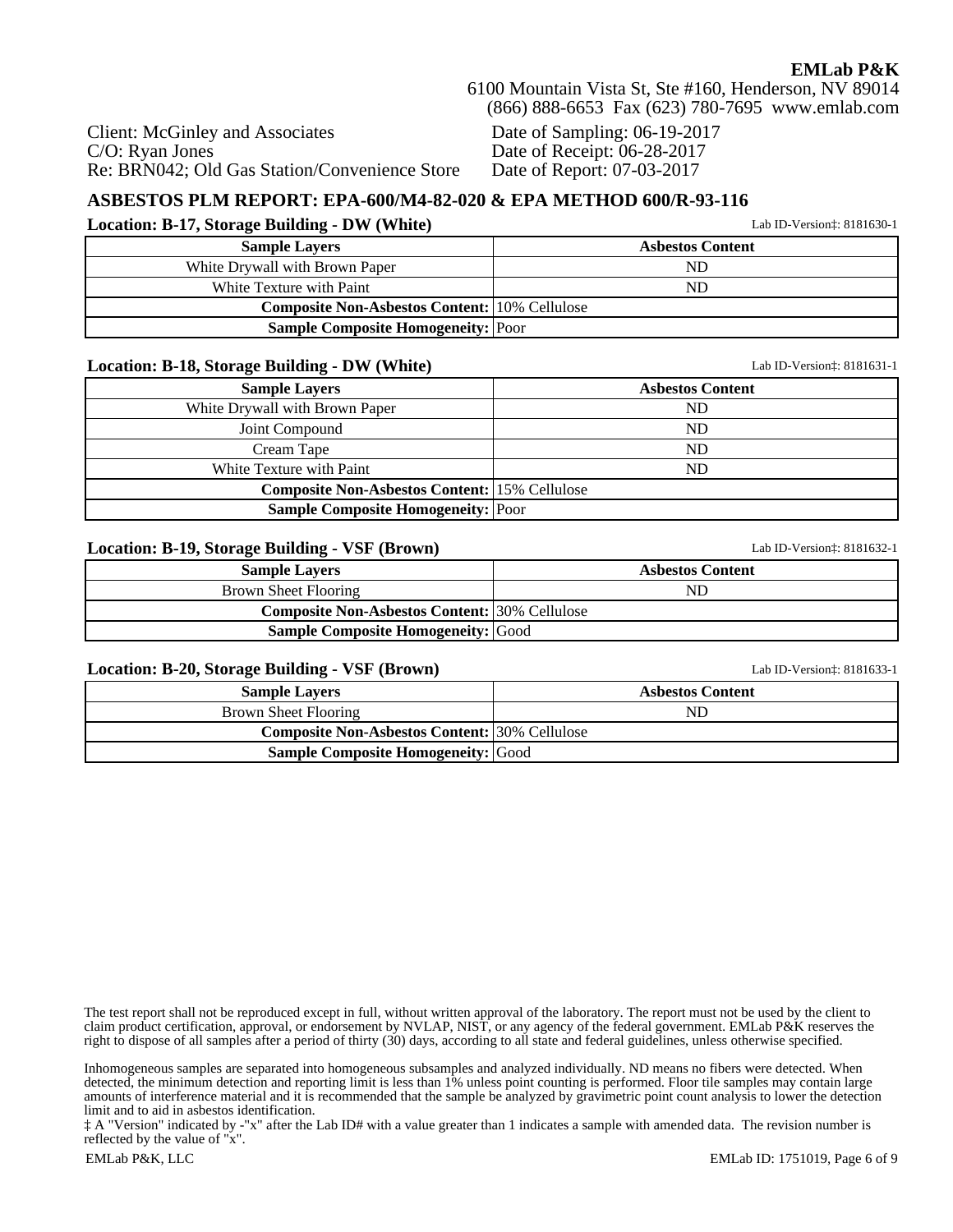Date of Sampling: 06-19-2017 Date of Receipt: 06-28-2017 Date of Report: 07-03-2017

## **ASBESTOS PLM REPORT: EPA-600/M4-82-020 & EPA METHOD 600/R-93-116**

#### **Location: B-21, Storage Building - VSF (Brown)** Lab ID-Version‡: 8181634-1

Re: BRN042; Old Gas Station/Convenience Store

Client: McGinley and Associates

C/O: Ryan Jones

| <b>Sample Lavers</b>                                 | <b>Asbestos Content</b> |
|------------------------------------------------------|-------------------------|
| Brown Sheet Flooring                                 | ND                      |
| <b>Composite Non-Asbestos Content:</b> 30% Cellulose |                         |
| <b>Sample Composite Homogeneity: Good</b>            |                         |

#### **Location: B-22, Storage Building - Cove Base (Brown)** Lab ID-Version‡: 8181635-1

| -<br><b>Sample Layers</b>                     | <b>Asbestos Content</b> |
|-----------------------------------------------|-------------------------|
| Brown Baseboard                               | ND                      |
| <b>Yellow Mastic</b>                          | ND                      |
| <b>Sample Composite Homogeneity: Moderate</b> |                         |

#### **Location: B-23, Storage Building - Cove Base (Brown)** Lab ID-Version‡: 8181636-1

| __________                                    |                         |
|-----------------------------------------------|-------------------------|
| <b>Sample Lavers</b>                          | <b>Asbestos Content</b> |
| Brown Baseboard                               | ND                      |
| <b>Yellow Mastic</b>                          | ND                      |
| <b>Sample Composite Homogeneity: Moderate</b> |                         |

#### **Location: B-24, Gas Station Building - Ext. - Paint (Red)** Lab ID-Version‡: 8181637-1

| <b>Sample Lavers</b>                      | <b>Asbestos Content</b> |  |
|-------------------------------------------|-------------------------|--|
| <b>Red Paint</b>                          | ND                      |  |
| <b>Sample Composite Homogeneity:</b> Good |                         |  |

The test report shall not be reproduced except in full, without written approval of the laboratory. The report must not be used by the client to claim product certification, approval, or endorsement by NVLAP, NIST, or any agency of the federal government. EMLab P&K reserves the right to dispose of all samples after a period of thirty (30) days, according to all state and federal guidelines, unless otherwise specified.

Inhomogeneous samples are separated into homogeneous subsamples and analyzed individually. ND means no fibers were detected. When detected, the minimum detection and reporting limit is less than 1% unless point counting is performed. Floor tile samples may contain large amounts of interference material and it is recommended that the sample be analyzed by gravimetric point count analysis to lower the detection limit and to aid in asbestos identification.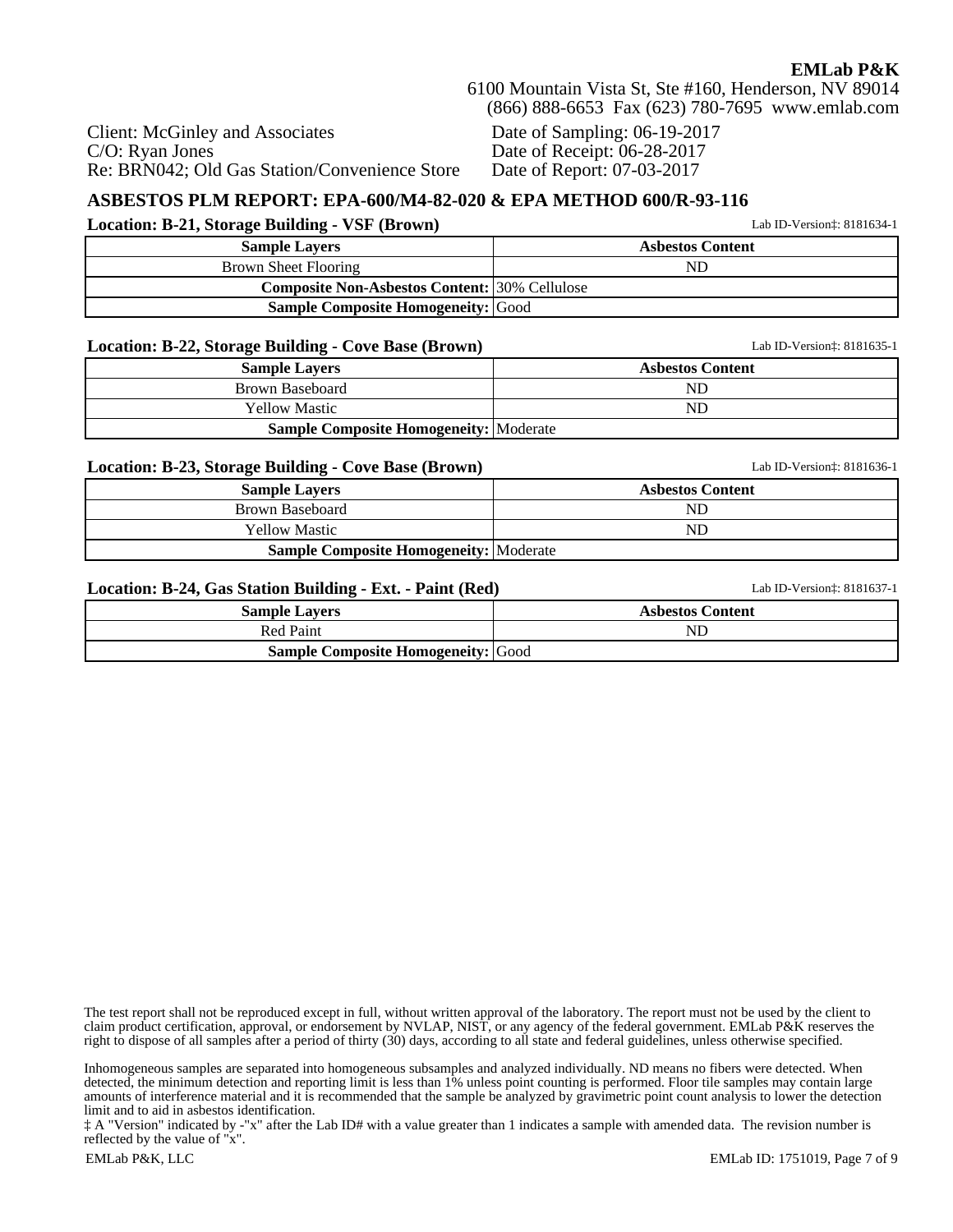Client: McGinley and Associates C/O: Ryan Jones Re: BRN042; Old Gas Station/Convenience Store

Date of Sampling: 06-19-2017 Date of Receipt: 06-28-2017 Date of Report: 07-03-2017

#### **ASBESTOS PLM REPORT: EPA-600/M4-82-020 & EPA METHOD 600/R-93-116 Location: B-25, Gas Station Building - Ext. - Paint (White)** Lab ID-Version: 8181638-1

| $\frac{1}{2}$                             |                         |  |  |  |
|-------------------------------------------|-------------------------|--|--|--|
| <b>Sample Lavers</b>                      | <b>Asbestos Content</b> |  |  |  |
| <b>White Paint</b>                        | NĽ                      |  |  |  |
| <b>Sample Composite Homogeneity:</b> Good |                         |  |  |  |

#### **Location: B-26, Exterior Debris - Roofing Material (Back/Silver)** Lab ID-Version‡: 8181639-1

| <b>Sample Lavers</b>                                 | <b>Asbestos Content</b>  |  |  |  |
|------------------------------------------------------|--------------------------|--|--|--|
| <b>Black Roofing Material</b>                        | ND                       |  |  |  |
| <b>Silver Mastic</b>                                 | $\langle 1\%$ Chrysotile |  |  |  |
| <b>Composite Non-Asbestos Content: 65% Cellulose</b> |                          |  |  |  |
| <b>Sample Composite Homogeneity:</b> Moderate        |                          |  |  |  |

#### **Location: B-27, Exterior Debris - Roofing Material (Back/Silver)** Lab ID-Version‡: 8181640-1

**Sample Layers Asbestos Content** Black Roofing Material ND Silver Mastic  $\langle 1\% \text{ Chrysotile} \rangle$ **Composite Non-Asbestos Content:** 65% Cellulose **Sample Composite Homogeneity: Moderate** 

#### **Location: B-28, Exterior Debris - Roofing Material (Back/Silver)** Lab ID-Version‡: 8181641-1

| $\overline{\phantom{a}}$                             |                          |
|------------------------------------------------------|--------------------------|
| <b>Sample Lavers</b>                                 | <b>Asbestos Content</b>  |
| <b>Black Roofing Material</b>                        | ND                       |
| <b>Silver Mastic</b>                                 | $\langle 1\%$ Chrysotile |
| <b>Composite Non-Asbestos Content:</b> 65% Cellulose |                          |
| <b>Sample Composite Homogeneity:</b> Moderate        |                          |

The test report shall not be reproduced except in full, without written approval of the laboratory. The report must not be used by the client to claim product certification, approval, or endorsement by NVLAP, NIST, or any agency of the federal government. EMLab P&K reserves the right to dispose of all samples after a period of thirty (30) days, according to all state and federal guidelines, unless otherwise specified.

Inhomogeneous samples are separated into homogeneous subsamples and analyzed individually. ND means no fibers were detected. When detected, the minimum detection and reporting limit is less than 1% unless point counting is performed. Floor tile samples may contain large amounts of interference material and it is recommended that the sample be analyzed by gravimetric point count analysis to lower the detection limit and to aid in asbestos identification.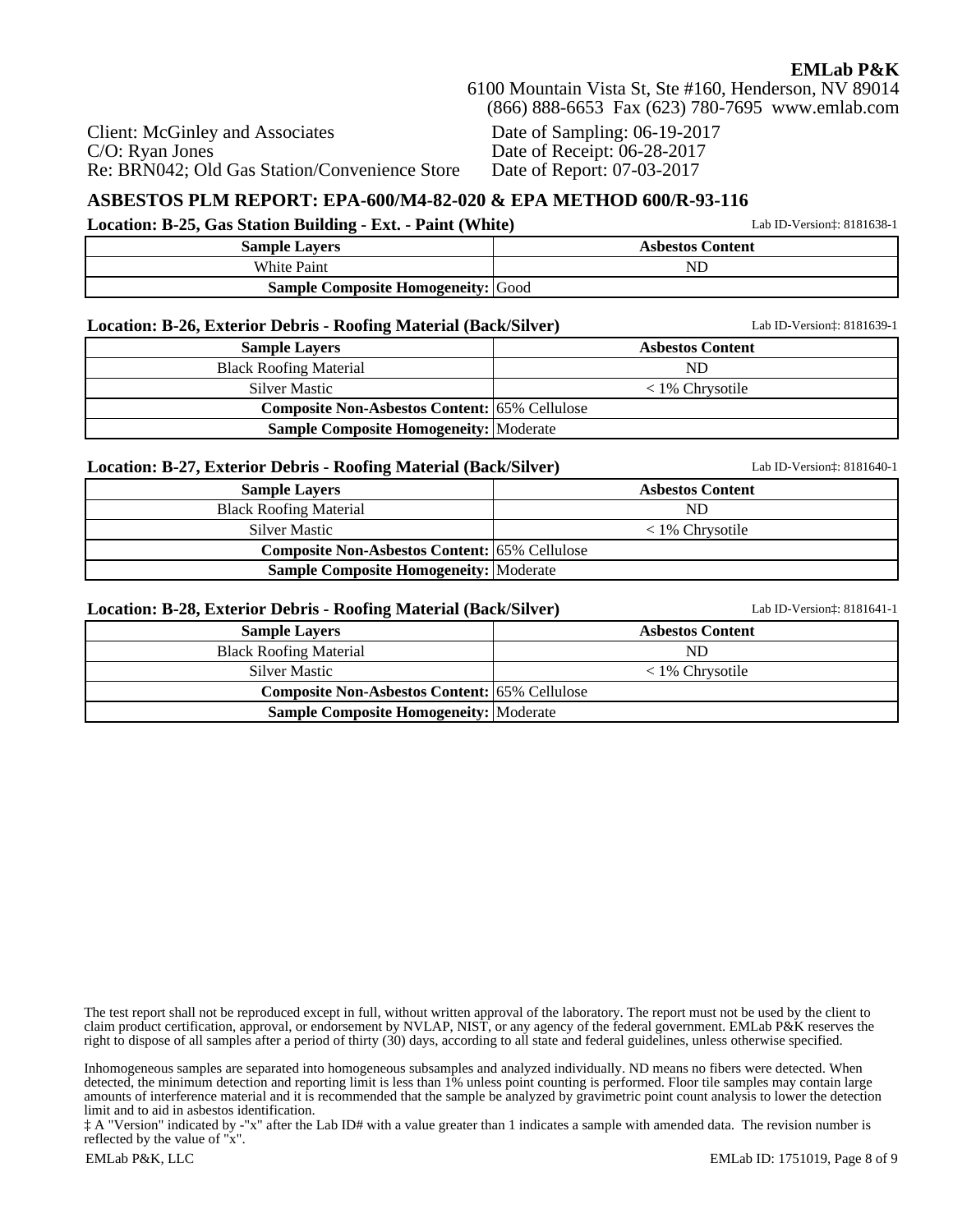Client: McGinley and Associates C/O: Ryan Jones Re: BRN042; Old Gas Station/Convenience Store Date of Sampling: 06-19-2017 Date of Receipt: 06-28-2017 Date of Report: 07-03-2017

#### **ASBESTOS PLM REPORT: EPA-600/M4-82-020 & EPA METHOD 600/R-93-116**

#### **Location: B-29, Convenience Store - Kitchen - FRP Mastic (Brown)/DW (White)** Lab ID-Version‡: 8181642-1

| <b>Sample Layers</b>                                 | <b>Asbestos Content</b> |  |
|------------------------------------------------------|-------------------------|--|
| White Drywall with Brown Paper                       | ${\rm ND}$              |  |
| Joint Compound                                       | ND                      |  |
| Cream Tape                                           | ND                      |  |
| White Texture with Paint                             | ND                      |  |
| <b>Composite Non-Asbestos Content:</b> 15% Cellulose |                         |  |
| <b>Sample Composite Homogeneity: Poor</b>            |                         |  |

#### **Location: B-30, Convenience Store - Kitchen - FRP Mastic (Brown)/DW (White)** Lab ID-Version‡: 8181643-1

| <b>Sample Lavers</b>                                 | <b>Asbestos Content</b> |  |  |
|------------------------------------------------------|-------------------------|--|--|
| White Drywall with Brown Paper                       | ND                      |  |  |
| Joint Compound                                       | ND                      |  |  |
| Cream Tape                                           | ND                      |  |  |
| White Texture with Paint                             | ND.                     |  |  |
| <b>Composite Non-Asbestos Content: 15% Cellulose</b> |                         |  |  |
| <b>Sample Composite Homogeneity: Poor</b>            |                         |  |  |

#### **Location: B-31, Convenience Store - Main Area - VSF (Beige)** Lab ID-Version‡: 8181644-1

| <b>Sample Lavers</b>                                 | <b>Asbestos Content</b> |  |  |  |
|------------------------------------------------------|-------------------------|--|--|--|
| Beige Sheet Flooring                                 | ND                      |  |  |  |
| <b>Brown Mastic</b>                                  | ND                      |  |  |  |
| <b>Composite Non-Asbestos Content:</b> 30% Cellulose |                         |  |  |  |
| <b>Sample Composite Homogeneity:</b> Moderate        |                         |  |  |  |

| Location: B-32, Convenience Store - Entry - Textured DW (White) | Lab ID-Version: 8181645-1 |
|-----------------------------------------------------------------|---------------------------|
| <b>Sample Lavers</b>                                            | <b>Asbestos Content</b>   |
| White Drywall with Brown Paper                                  | ND                        |
| White Texture with Paint                                        | ND                        |
| <b>Composite Non-Asbestos Content:</b> 10% Cellulose            |                           |
| <b>Sample Composite Homogeneity:</b> Poor                       |                           |

The test report shall not be reproduced except in full, without written approval of the laboratory. The report must not be used by the client to claim product certification, approval, or endorsement by NVLAP, NIST, or any agency of the federal government. EMLab P&K reserves the right to dispose of all samples after a period of thirty (30) days, according to all state and federal guidelines, unless otherwise specified.

Inhomogeneous samples are separated into homogeneous subsamples and analyzed individually. ND means no fibers were detected. When detected, the minimum detection and reporting limit is less than 1% unless point counting is performed. Floor tile samples may contain large amounts of interference material and it is recommended that the sample be analyzed by gravimetric point count analysis to lower the detection limit and to aid in asbestos identification.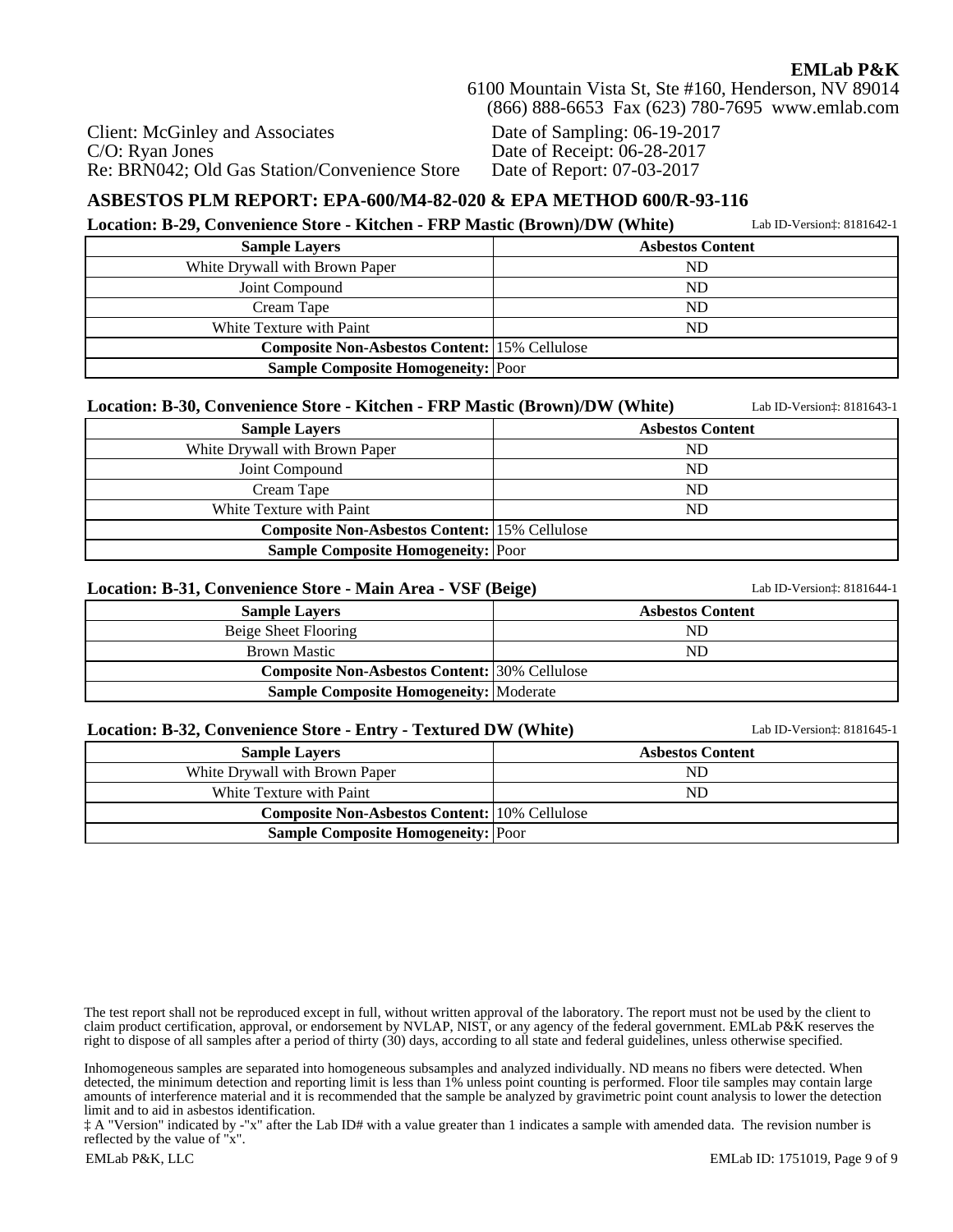#### ASBESTOS BULK SAMPLE DATA SHEET الإناطية فقلططيط للطاطبين فالمرازق وعاقلتك

 $\int_0^1 f_0$ 

Y.

 $\blacksquare$ 

|                                                                       |     |                             | Project Name: Old Gas Station Convenience Store | Sampled by: RC                                        |                                | Laboratory Notes: |                           |          |
|-----------------------------------------------------------------------|-----|-----------------------------|-------------------------------------------------|-------------------------------------------------------|--------------------------------|-------------------|---------------------------|----------|
| McGinley & Associates                                                 |     |                             |                                                 | Email: Mones @ meginitions                            |                                |                   |                           |          |
|                                                                       |     | Project Manager: Ryan Jones |                                                 | Date Sampled: U 1917                                  |                                |                   | $\epsilon$ MLab           |          |
|                                                                       |     | Site Address:               |                                                 | Turn Around Time: Standard                            |                                |                   |                           |          |
| 1915 N. Green Valley Parkway, Suite 200                               | PH: |                             | Silver Peak, NV                                 |                                                       |                                |                   |                           |          |
| Henderson, NV 89074<br>(702)563-0600                                  |     |                             |                                                 |                                                       | $\alpha$ , $\alpha$ , $\alpha$ |                   |                           | a serika |
|                                                                       |     |                             |                                                 | $\epsilon = \pm 3.1$<br>and the state<br>$\mathbf{r}$ | $\cdot$<br>Quantity            | Friable           |                           | Sample   |
|                                                                       |     |                             |                                                 | <b>Sample Description</b>                             | (SF/LF/EA/CF)                  | (Y/N)             | Condition                 | (Y/N)    |
| Sampic ID<br>Lab ID                                                   |     |                             | <b>Sample Location</b>                          | entweck! Dut (White)                                  |                                |                   |                           |          |
| ሉ- የ                                                                  |     |                             | Conventage Store - Main Area                    |                                                       |                                |                   |                           |          |
|                                                                       |     |                             |                                                 |                                                       |                                |                   |                           |          |
| Ŕ-Q3                                                                  |     |                             | $\log_{2}R$                                     |                                                       |                                |                   |                           |          |
| - 94                                                                  |     |                             | ۰.<br><u>Mah Anta</u>                           |                                                       |                                |                   | 001751019                 |          |
| $0 - 0.5$                                                             |     |                             | سنمه                                            |                                                       |                                |                   |                           |          |
| 8 0 0                                                                 |     |                             | िरोक्त                                          | $\sqrt{3}$ (Boxe)                                     |                                |                   |                           |          |
| <u>k ol</u>                                                           |     |                             |                                                 |                                                       |                                |                   |                           |          |
| $6 - 8$                                                               |     |                             |                                                 |                                                       |                                |                   |                           |          |
| <u> २०१</u>                                                           |     |                             | Man Area                                        |                                                       |                                |                   |                           |          |
|                                                                       |     |                             | $\bullet$                                       | ነይ                                                    |                                |                   |                           |          |
| <b>B-10</b><br>$B - 1$                                                |     |                             | <u>ज्ञा<sub>लि</sub>ं प्रा</u>                  | VSF (OKWAR)                                           |                                |                   |                           |          |
|                                                                       |     |                             | Women's PR                                      |                                                       |                                |                   |                           |          |
| $B - 12$                                                              |     |                             | Main Area                                       | ACT(Popcorn) (OH-What)                                |                                |                   |                           |          |
| स्र                                                                   |     |                             |                                                 |                                                       |                                |                   |                           |          |
| <u> አ.አ</u>                                                           |     |                             | <u>Estra</u>                                    |                                                       |                                |                   |                           |          |
| 6⊣ऽ                                                                   |     | Storege Bridging            |                                                 | DW (WATE                                              |                                |                   |                           |          |
| <u>B-16</u>                                                           |     |                             |                                                 |                                                       |                                |                   |                           |          |
| <u>हन्</u> न                                                          |     |                             |                                                 |                                                       |                                |                   |                           |          |
| B-18                                                                  |     |                             |                                                 | VSF (Bung                                             |                                |                   |                           |          |
| <u> 8-19.</u>                                                         |     |                             |                                                 |                                                       |                                |                   |                           |          |
| $8 - 20$                                                              |     | Jn.                         | $\sim$ $\sim$                                   | <u>ng 2005 ay amin'ny soratra 2008. Ilay kaominin</u> |                                |                   | <u>राज्यसम्बद्धाः सम्</u> |          |
| CHAIN OF CUSTODY INFORMATION:                                         |     | <b>Contract</b><br>24.000   | Date / Time                                     | Received By: (sign/print)                             |                                |                   | Laboratory                |          |
| Relinquished By: (sign/print)                                         |     | Company                     | 6/25/17 1200                                    | $2\sqrt{2}$                                           |                                |                   | コメガチ                      |          |
| $K_1$ $C_2$ $K_2$ $K_3$ $K_4$ $K_5$ $\overline{S_0}$ $\overline{S_0}$ |     | MGN                         |                                                 |                                                       |                                |                   | 7.55 <sub>m</sub>         |          |
|                                                                       |     |                             |                                                 |                                                       |                                |                   |                           |          |

 $\cdot$ 

 $\cdot$ 

 $\cdot$ 

 $\epsilon_{\rm s}$ 

 $\cdot$  $\mathbf{r}$ 

 $\mathcal{L}_{\mathbf{z}}$ 

 $\overline{\phantom{a}}$ 

 $\cdot$ 

 $\ddot{\phantom{a}}$ 

 $\ddot{\phantom{a}}$ 

 $\cdot$  .

 $\cdot$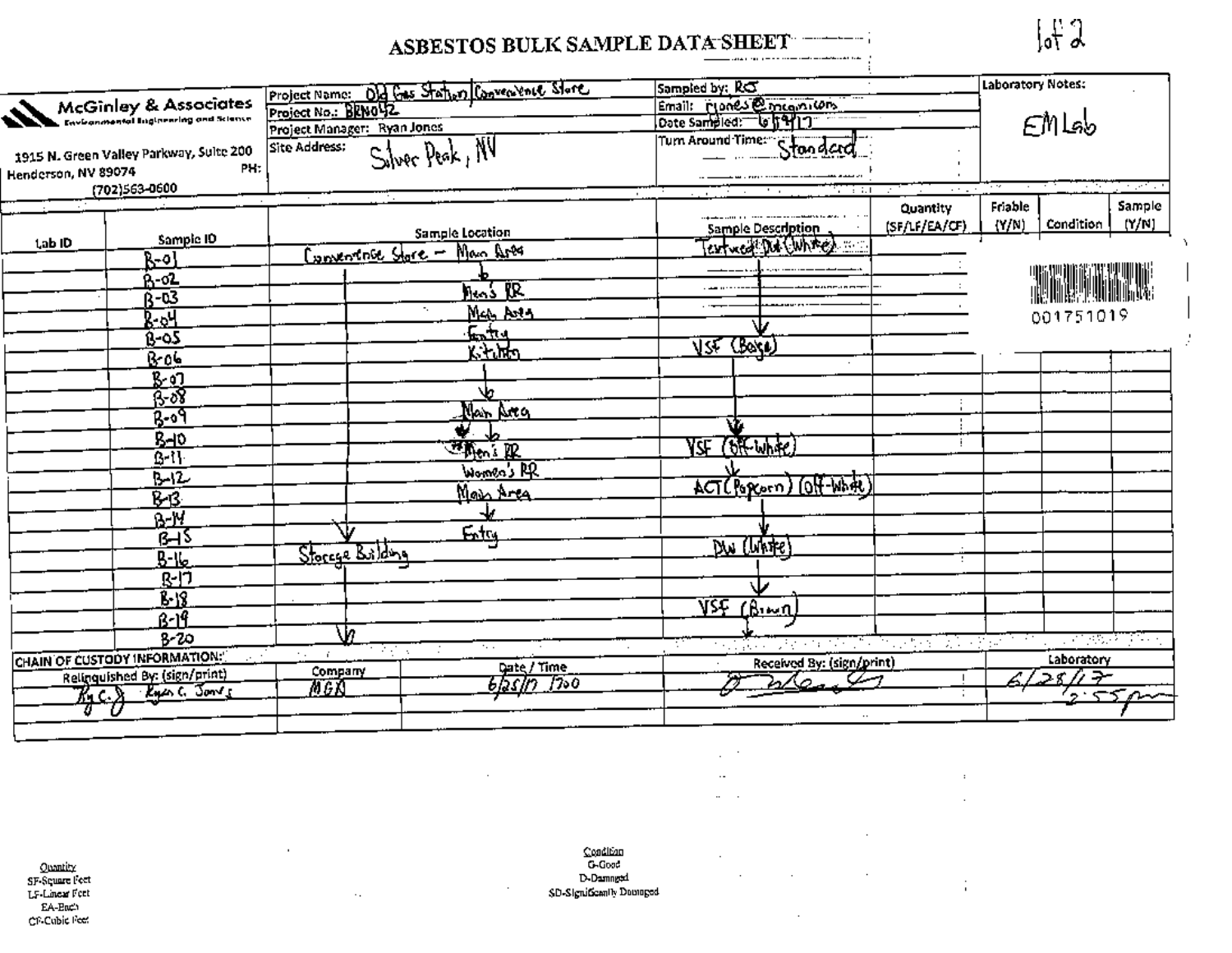#### ASBESTOS BULK SAMPLE DATA SHEET . . . . . . . . . فاستستنست والارداد والمساعدت  $---$

|                                                         |                                         | Project Name:                          | Sampled by:                          | Laboratory Notes:                            |
|---------------------------------------------------------|-----------------------------------------|----------------------------------------|--------------------------------------|----------------------------------------------|
|                                                         | McGinley & Associates                   | Project No.:                           | Email:                               |                                              |
|                                                         |                                         | Project Manager: Ryan Jones            | Date Sampled:                        |                                              |
|                                                         |                                         | Site Address:                          |                                      |                                              |
|                                                         | 1915 N. Green Valley Parkway, Suite 200 |                                        |                                      |                                              |
| Henderson, NV 89074                                     | PH:                                     |                                        |                                      |                                              |
|                                                         | (702)563-0600                           | $\sim$ $\sim$<br>ਸ਼ਾ<br>$\sim$ $\sim$  | the property of                      | and the                                      |
|                                                         |                                         |                                        |                                      | Sample<br>Friable<br>Quantity                |
|                                                         | Sample ID                               | Sample Location                        | <b>Sample Description</b>            | (Y/N)<br>(N/N)<br>Condition<br>(SF/LF/EA/CF) |
| Lab ID                                                  |                                         | Storage Britan                         | <b>SF (BOSSER)</b> FOR SHOP          |                                              |
|                                                         | $B-31$                                  |                                        | love-Boos-C'Anners-                  |                                              |
|                                                         | $8 - 22$                                |                                        |                                      |                                              |
|                                                         | $B - 23$                                |                                        | Paint Clear                          |                                              |
|                                                         | $R - 24$                                | $Gas$ stating Building -               |                                      |                                              |
|                                                         | $B - 25$                                |                                        | Don't (White)                        |                                              |
|                                                         | 8-26                                    | Derrs<br>$Ex_{\text{relax}}$           | Roothy Maker's Check Is here         |                                              |
|                                                         | <u>r-20</u>                             |                                        |                                      |                                              |
|                                                         | $R - 28$                                |                                        |                                      | 001751019                                    |
|                                                         |                                         | <u>Soverstore</u> Store-Katchers       | FRD Martine (Brown) DW (LIDR         |                                              |
|                                                         | $B - 29$                                |                                        |                                      |                                              |
|                                                         | 8-30                                    | Convenience Store - Main Ara           | <u>VsE (Beve)</u>                    |                                              |
|                                                         | $8 - 3$                                 |                                        | Textuad DW (Chite)                   | $\ddot{\phantom{a}}$                         |
|                                                         | $R - 32$                                | <u>- Erh</u>                           |                                      |                                              |
|                                                         |                                         |                                        |                                      |                                              |
|                                                         |                                         |                                        |                                      |                                              |
|                                                         |                                         |                                        |                                      |                                              |
|                                                         |                                         |                                        |                                      |                                              |
|                                                         |                                         |                                        |                                      |                                              |
|                                                         |                                         |                                        |                                      | $\mathbf{r}$                                 |
|                                                         |                                         |                                        |                                      |                                              |
|                                                         |                                         |                                        |                                      |                                              |
|                                                         |                                         |                                        | <u> 1955 - Falles Alexander</u><br>W |                                              |
|                                                         | CHAIN OF CUSTODY INFORMATION:           | $\sim 10^{11}$ , $\sim 10^{11}$<br>УY. | Received By: (sign/print)<br>$\sim$  | Laboratory                                   |
| Date / Time<br>Company<br>Relinquished By: (sign/print) |                                         | 4                                      | ۰,                                   |                                              |
| K c.h                                                   | $2.66$ $5 - 6$                          | L <i>lzslin 1</i> 700<br>Aða           | ratend                               | RSTn                                         |
|                                                         |                                         |                                        |                                      |                                              |

Quantily<br>53: Square Feet<br>Li-Linear Feet EA-Each CF-Cubic Feet

 $\cdot$ 

Condition<br>G-Good D-Damaged SO-Significantly Danaged

 $\mathcal{L}$ 

 $\alpha_{\rm eff}$ 

 $\sim$   $\sim$  $\ldots$  $\cdot$ 

 $\epsilon$  $\mathcal{L}(\mathcal{L})$  .

 $\cdot$ 

 $\frac{1}{2}$ 

÷.

 $2d$ 

 $\ddot{\phantom{a}}$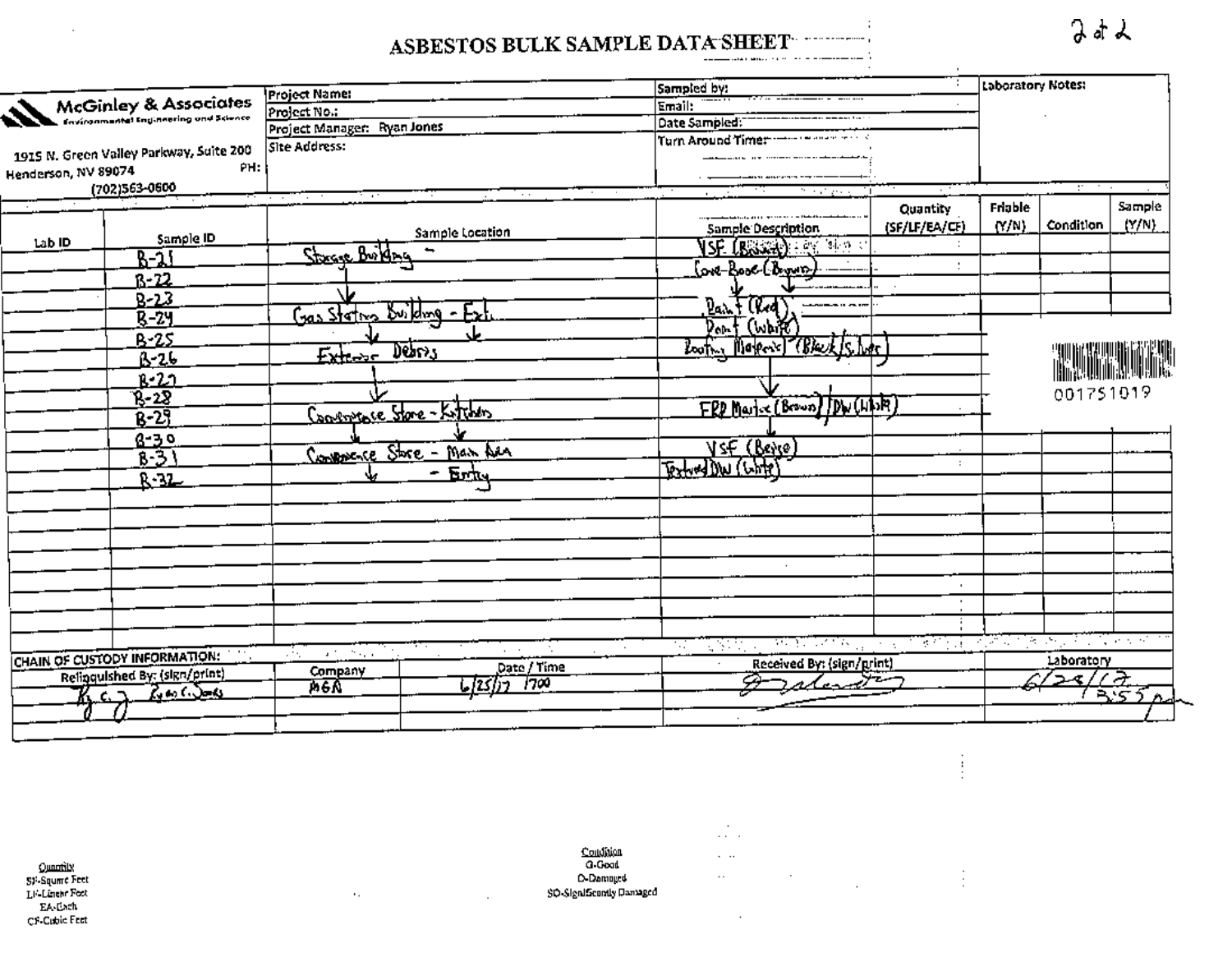# **APPENDIX C**

**Laboratory Certifications and Accreditations**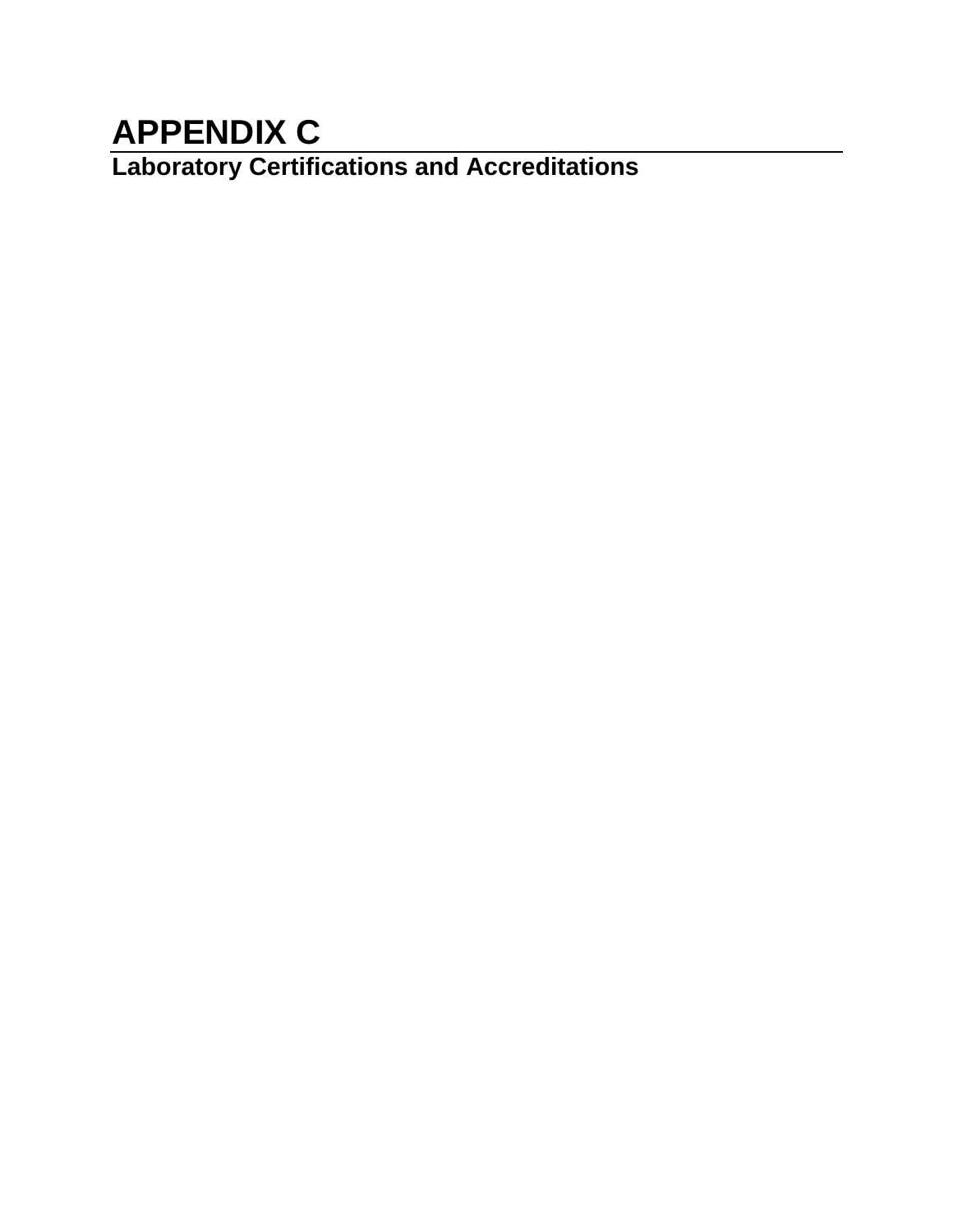# **United States Department of Commerce National Institute of Standards and Technology**



# **Certificate of Accreditation to ISO/IEC 17025:2005**

# **NVLAP LAB CODE: 500056-0**

# **EMLab P&K, LLC - Las Vegas**

Henderson, NV

*is accredited by the National Voluntary Laboratory Accreditation Program for specific services, listed on the Scope of Accreditation, for:*

# **Asbestos Fiber Analysis**

*This laboratory is accredited in accordance with the recognized International Standard ISO/IEC 17025:2005. This accreditation demonstrates technical competence for a defined scope and the operation of a laboratory quality management system (refer to joint ISO-ILAC-IAF Communique dated January 2009).*

2017-07-01 through 2018-06-30



*Effective Dates* **For the National Voluntary Laboratory Accreditation Program**